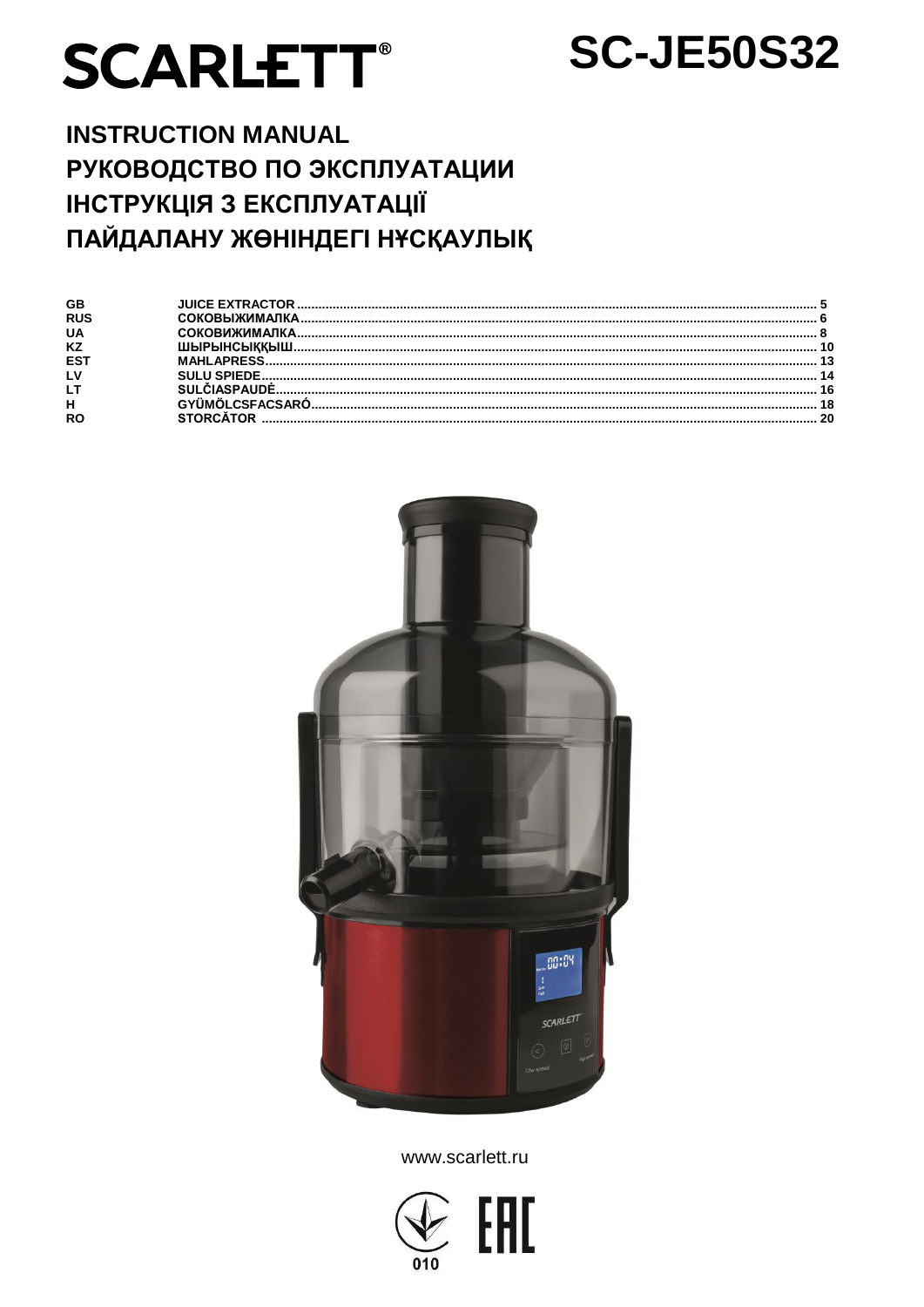- 1. Pusher
- 2. Feeding tube
- 3. Transparent lid
- 4. Stainless steel strainer with titanium coating
- Upper body
- 6. Juice spout
- 7. Motor unit
- 8. Lid locks
- 9. Digitatal operation panel
- 10. Speed regulation buttons
- 11. ON/OFF switch button with chil lock function
- 12. Display
- 13. Juice jug
- 14. Lig for juice jug with foam separator
- 15. Marks of connection between lid and upper transparent part of body
- 16. Marks of connection between upper and motor part
- 17. Pulp container

- 1. Штовхальник
- 2. Горловина для загрузки продуктів
- 3. Прозора кришка
- 4. Сітчастий фільтр з нержавіючої сталі з титановим покриттям ножів
- 5. Верхня частина корпусу
- 6. Зливний носик для соку
- 7. Корпус
- 8. Фіксатори кришки
- 9. Панель управління
- 10. Кнопки регулювання швидкості
- 11. Кнопка вмикання / вимикання з захистом від дітей
- 12. Дисплей
- 13. Стакан для соку
- 14. Кришка стакана для соку з піносепаратором
- 15. Маркери з'єднання кришки та верхньої частини корпусу
- 16. Маркери стикування верхньої частини корпуса з корпусом
- 17. Отсек для жмыха

#### **EST KIRJELDUS**

- 1. Tõukur
- 2. Toiduainete sisestamisava
- 3. Läbipaistev kaas
- 4. Roostevabast terasest võrkfilter terade titaankattega
- 5. Korpuse ülaosa
- 6. Mahla väljavalamistila
- 7. Korpus<br>8. Kaane
- 8. Kaane fiksaatorid
- 9. Juhtimispaneel
- 10. Kiiruse reguleerimisnupud
- 11. Sisse- ja väljalülitusnupp lapselukuga
- 12. Näidik
- 13. Mahlaklaas
- 14. Mahlaklaasi kaas vahueraldiga
- 15. Märgid kaane ja korpuse ülaosa ühendamiseks
- 16. Märgid korpuse ülaosa ja korpuse ühendamiseks
- 17. Jääginõu

#### **GB DESCRIPTION RUS УСТРОЙСТВО ИЗДЕЛИЯ**

- 1. Толкатель
- 2. Горловина для загрузки продуктов
- 3. Прозрачная крышка
- 4. Сетчатый фильтр из нержавеющей стали с титановым покрытием ножей
- 5. Верхняя часть корпуса
- 6. Сливной носик для сока
- 7. Корпус
- 8. Фиксаторы крышки
- 9. Панель управления
- 10. Кнопки регулировки скорости
- 11. Кнопка включения/ выключения с защитой от детей
- 12. Дисплей
- 13. Стакан для сока
- 14. Крышка стакана для сока с пеносепаратором
- 15. Маркеры соединения крышки и верхней части корпуса
- 16. Маркеры стыковки верхней части корпуса с корпусом
- 17. Отсек для жмыха

#### **UA ОПИС KZ СИПАТТАМА**

- 1. Итергіш
- 2. Азық-түлікті салуға арналған ұңғы
- 3. Мөлдір қақпақ
- 4. Пышақтарына титан жалатылған, тот баспайтын болаттан жасалған тор сүзгі
- 5. Корпустың үстіңгі бөлігі
- 6. Шырын ағатын шүмек
- 7. Корпус
- 8. Қақпақтың бекіткіштері
- 9. Басқару панелі
- 10. Жылдамдықты реттеу түймелері
- 11. Балалардан қорғау функциясы бар қосу/өшіру түймесі
- 12. Дисплей
- 13. Шырын құятын стақан
- 14. Шырын құятын стақанның көбік бөлгіші бар қақпағы
- 15. Қақпақ пен корпустың үстіңгі бөлігінің қосылатын жерінің белгілері
- 16. Корпустың үстіңгі бөлігінің корпуспен түйісетін жерінің белгілері
- 17. Жомға арналған бөлімше<br>LV APRAKSTS
- 
- 1. Stampa
- 2. Produktu iepildīšanas atvere

10. Ātruma regulēšanas pogas

14. Sulas glāzes vāks ar putu separatoru

- 3. Caurspīdīgs vāks
- 4. Tīklveida filtrs no nerūsējoša tērauda ar asmeņu titāna pārklājumu

11. Ieslēgšanas/ izslēgšanas poga ar aizsardzību pret

15. Vāka un korpusa augšdaļas savienošanas atzīmes 16. Korpusa augšdaļas un korpusa savienošanas

- 5. Korpusa augšdaļa
- 6. Sulas snīpītis
- 7. Korpuss

www.scarlett.ru 2 SC-JE50S32

8. Vāka fiksatori 9. Vadības panelis

bērniem 12. Displejs 13. Sulas glāze

atzīmes 17. Izspaidu nodalījums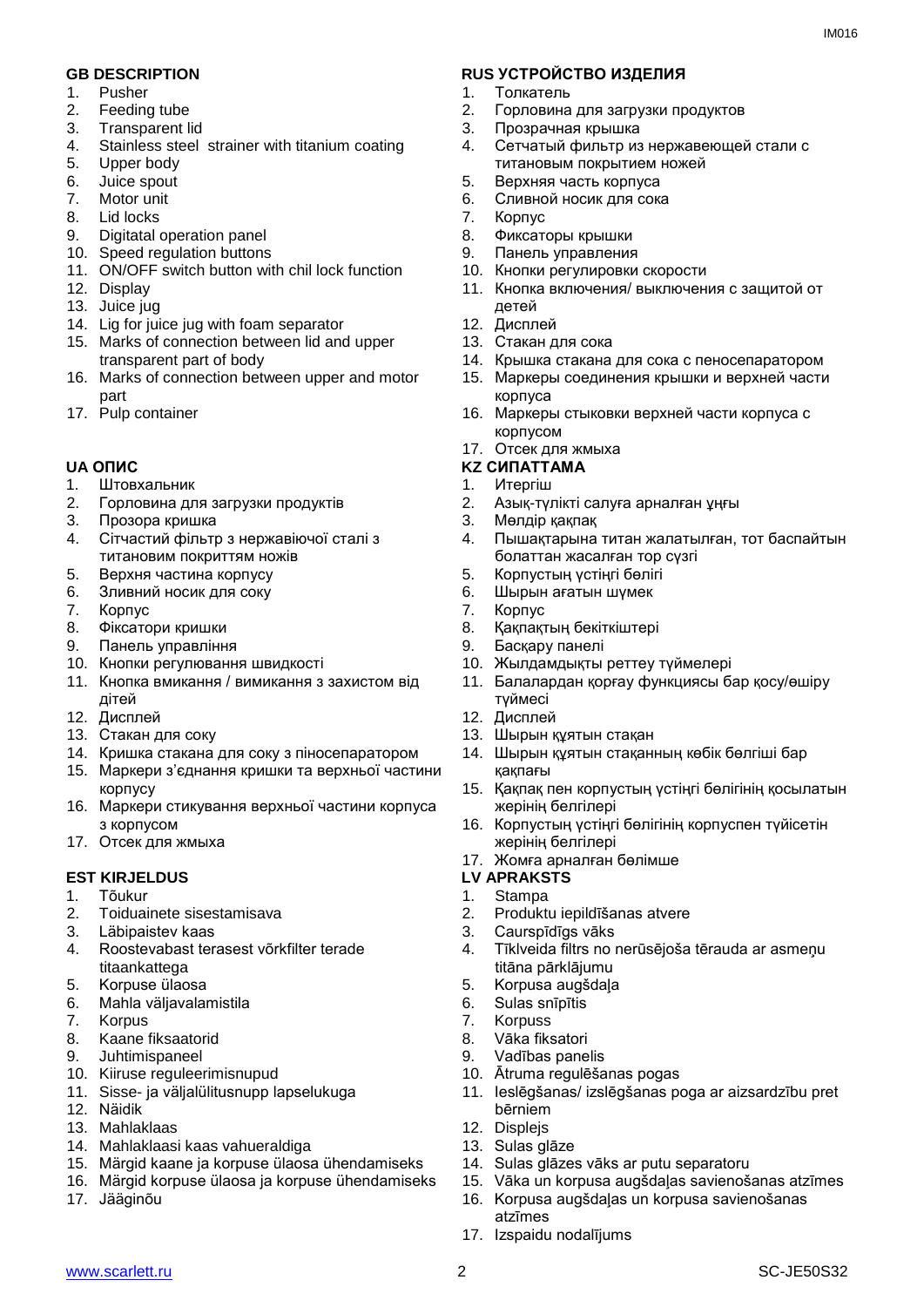#### **LT APRAŠYMAS H LEÍRÁS**

- 1. Stūmiklis
- 2. Produktų įkrovimo anga
- 3. Skaidrus dangtelis
- 4. Nerūdijančio plieno tinklinis filtras su titanu dengtais peiliais
- 5. Viršutinė korpuso dalis
- 6. Snapelis sultims išpilti
- 7. Korpusas
- 8. Dangtelio fiksatoriai
- 9. Valdymo skydelis
- 10. Greičio reguliavimo mygtukai
- 11. Įjungimo/išjungimo mygtukas su apsauga nuo vaikų
- 12. Vaizduoklis
- 13. Stiklinė sultims
- 14. Stiklinės sultims dangtelis su putų separatoriumi
- 15. Dangtelio ir viršutinės korpuso dalies sujungimo markeriai
- 16. Viršutinės korpuso dalies ir korpuso sujungimo markeriai
- 17. Konteineris išspaudoms surinkti

## **RO DESCRIEREA APARATULUI**

- 1. Împingător
- 2. Gura de alimentare pentru produse
- 3. Capac transparent
- 4. Filtru cu sită din oțel inoxidabil cu lame cu înveliș de titan
- 5. Partea superioară a corpului
- 6. Năsuc de scurgere pentru suc
- 7. Corp
- 8. Fixator capac
- 9. Panou de control
- 10. Butoane de reglare a vitezei
- 11. Buton conectare / deconectare cu protecție pentru copii
- 12. Ecran
- 13. Pahar pentru suc
- 14. Capacul paharului pentru suc cu separator de spumă
- 15. Marcatori de conexiune a capacului și a părții superioare a corpului
- 16. Marcatori de îmbinare a părții superioare a corpului cu corpul
- 17. Compartiment pentru tescovină
- 1. Tolórúd
- 2. Termékadagoló nyílás
- 3. Átlátszó fedél
- 4. Rozsdamentes acélszűrő titánbevonatú késekkel

IM016

- 5. Készüléktest felső része
- 6. Gyümölcslé-kiöntő
- 7. Készüléktest
- 8. Fedélrögzítők
- 9. Vezérlőpad
- 10. Sebesség-szabályozók
- 11. Be-/Kikapcsoló gomb gyermekzár funkcióval
- 12. Kijelző
- 13. Kehely
- 14. Kehelyfedél habszeparátorral
- 15. A fedél a készüléktest felső részével való csatlakozási helyzetjelző
- 16. A felső rész a készüléktesttel való csatlakozási helyzetjelző
- 17. Gyümölcshústároló

| $\sim$ 220-240 V/ 50 Hz<br>3.8A<br>Класс защиты II | Max. Power 1500 W<br>Макс. Мощность 1500 Вт | 4/5 kg | mm<br>365<br>222<br>245 |
|----------------------------------------------------|---------------------------------------------|--------|-------------------------|
|----------------------------------------------------|---------------------------------------------|--------|-------------------------|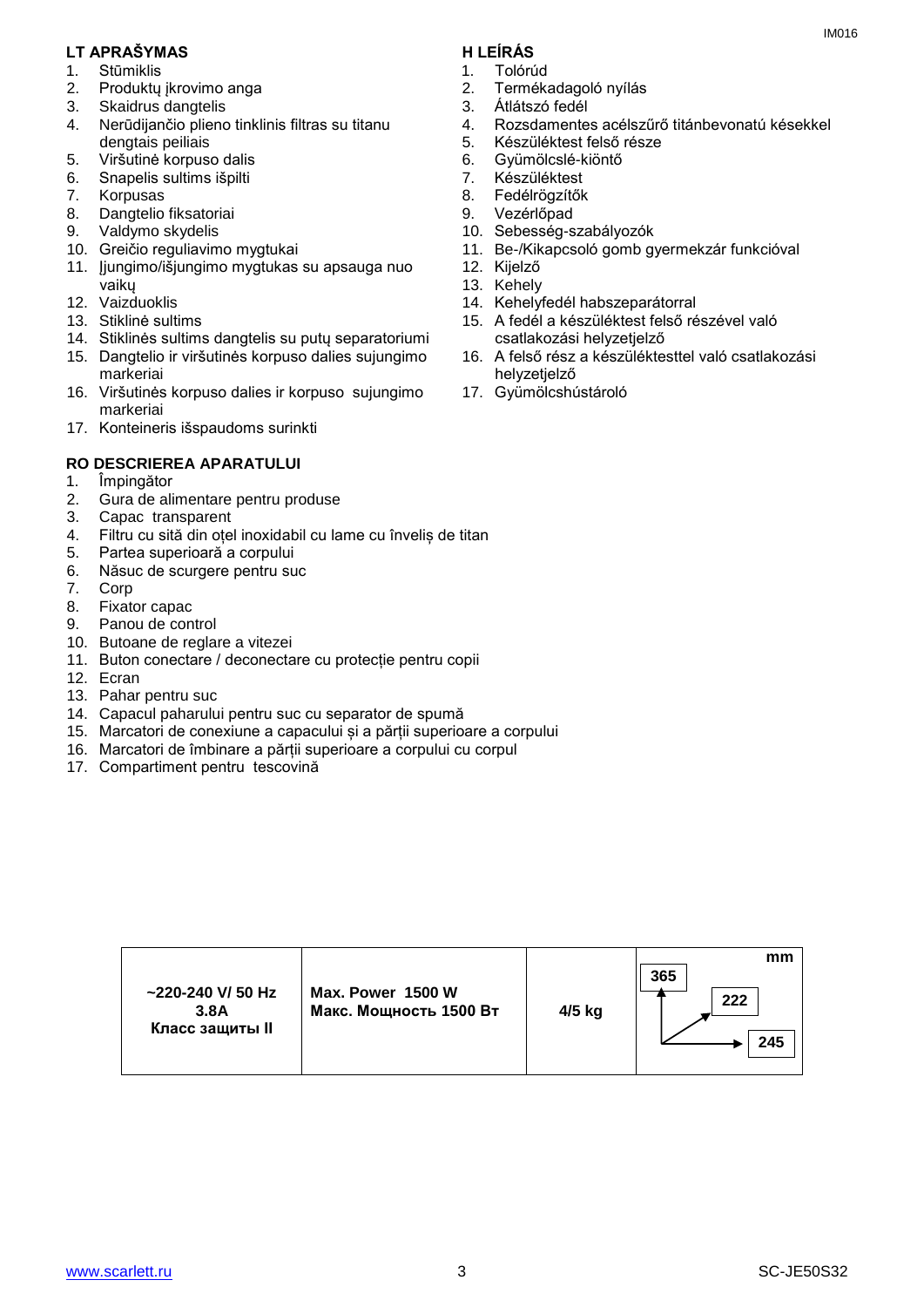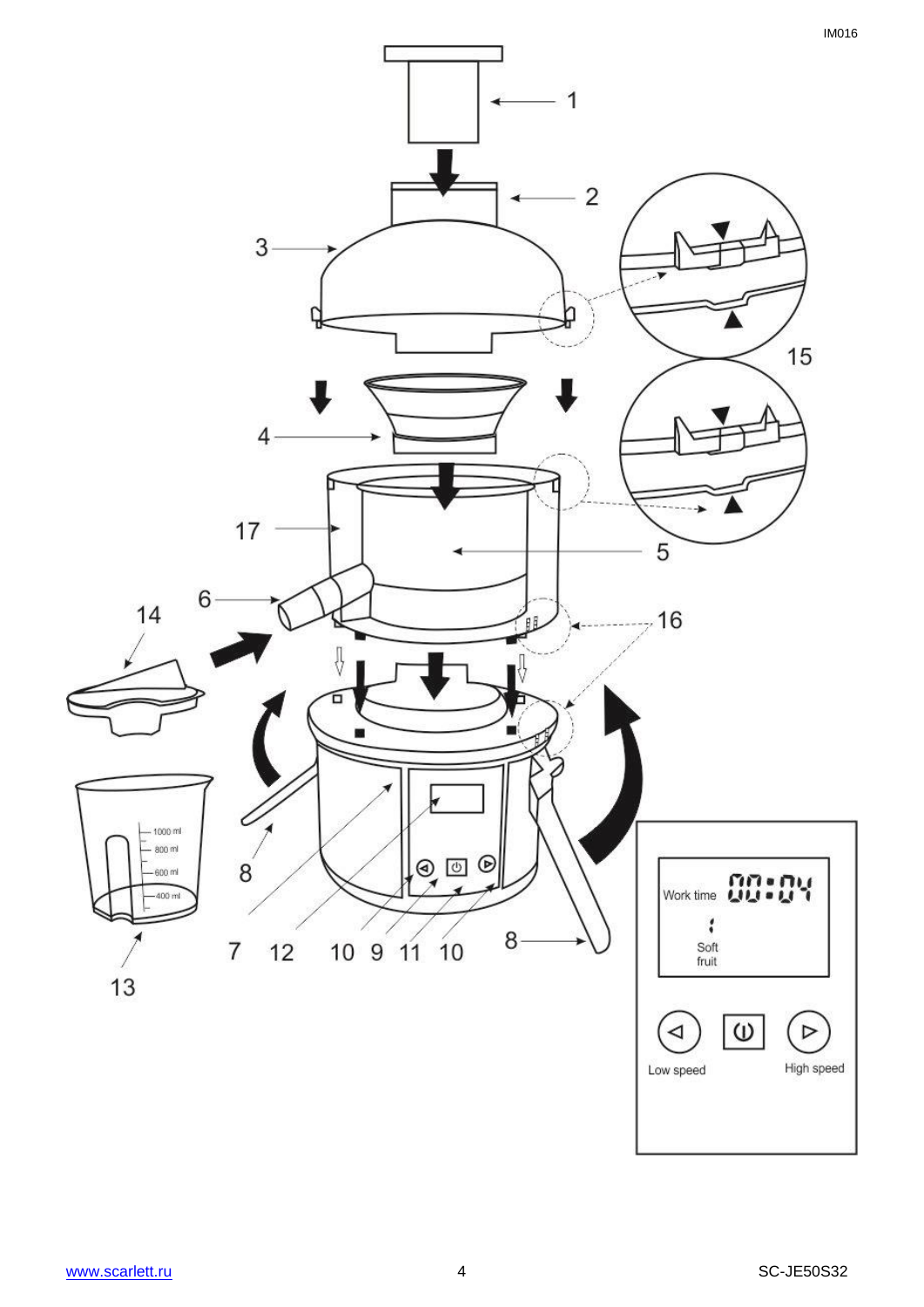#### **GB INSTRUCTION MANUAL IMPORTANT SAFEGUARDS**

- Before the first connecting of the appliance check that voltage indicated on the rating label corresponds to the mains voltage in your home.
- For home use only. Do not use for industrial purposes. Do not use the appliance for any other purposes than described in this instruction manual.
- Do not use outdoors.
- Always unplug the appliance from the power supply before cleaning and when not in use.
- To prevent risk of electric shock and fire, do not immerse the appliance in water or any other liquids. If it has happened, unplug it immediately and check in a service center.
- This appliance is not intended for use by persons (including children) with reduced physical, sensory or mental capabilities, or lack of experience and knowledge, unless they have been given supervision or instruction concerning use of the appliances by a person responsible for their safety.
- Children should be supervised to ensure that they do not play with the appliance.
- Do not leave the appliance switched on when not in use.
- Do not use other attachments than those supplied.
- In order to avoid danger replacement of the damaged power cord should be performed by the manufacturer or service centre authorized by the manufacturer, or experienced qualified personnel only.
- Do not attempt to repair, adjust or replace parts in the appliance. Check and repair the malfunctioning appliance in the nearest service center only.
- Keep the cord away from sharp edges and hot surfaces.
- Do not pull, twist, or wrap the power cord around the appliance.
- Do not place the appliance near gas or electric oven or store at heated surface.
- **Do not run juice extractor continuously for longer than 15 minute**.
- Avoid contacting with moving parts.
- The grating filter is very sharp, so handle it with care.
- Always make sure the safety lock is fastened correctly before switching on. The unit is designed to shut off automatically if locks are not fastened securely in place.
- Do not push products into the appliance by fingers while it is in operation. If food becomes lodged in feeder tube, use pusher to push it down. If this doesn't work, turn the motor off, unplug unit, and then disassemble juice extractor to remove remaining food.
- Every time make sure that the appliance is unplugged and all moving parts with motor are stopped completely before disassembling and cleaning.
- Be sure to switch off the unit after each use.
- Do not overload appliance with products.
- It is not recommended to keep the non-loaded unit more than 1 minute.
- If the product has been exposed to temperatures below 0ºC for some time it should be kept at room temperature for at least 2 hours before turning it on.
- The manufacturer reserves the right to introduce minor changes into the product design without prior notice, unless such changes influence significantly the product safety, performance, and functions.
- Production date mentioned on the unit and/or on the packing materials and documentations.

#### **BEFORE USING FOR THE FIRST TIME**

- Thoroughly wash vegetables/ fruit.
- Squeeze only the fresh products.
- Use in-season provisions for getting the most nutritient juice.
- Before squeezing the products with hard or non-edible peel such as mango, melon, watermelon, pineapple, skin them.
- Before squeezing the products with hard seeds or pips such as nectrarines, peaches, mangos, apricots, plums and cherry remove the seeds.

#### **HOW TO ASSEMBLE**

- Before assembling make sure that the motor is switched off and juicer is off the line.
- Place the upper part of the body on the motor part superposing the marks on both parts.
- CAUTION: it's necessary to follow the superposing of marks. In other case the unit won't switch on.
- Place the strainer and turn it in clockwise order untill it clicks into place to fit securely.
- Mount the transparent lid and fasten the locks.
- Place the juice jug so that the juice spout inserted into the hole on the juce jug lid.

#### **«CHILD LOCK» function**

 This appliance is equipped with the CHILD LOCK safety system which prevents the accidental switch on. Before the appliance is switched on it's necessary to keep pushing the ON/OFF switch button for a few seconds. Only after that the appliance will start working.

#### **OPERATON INSTRUCTIONS**

- Make sure that the lid is safety fixed.
- Plug the appliance to the power supply.
- Switch indicator  $\mathbf 0$  will start wink.
- Push the ON/OFF button on the operation panel. The display will show 00 00.

#### www.scarlett.ru 5 SC-JE50S32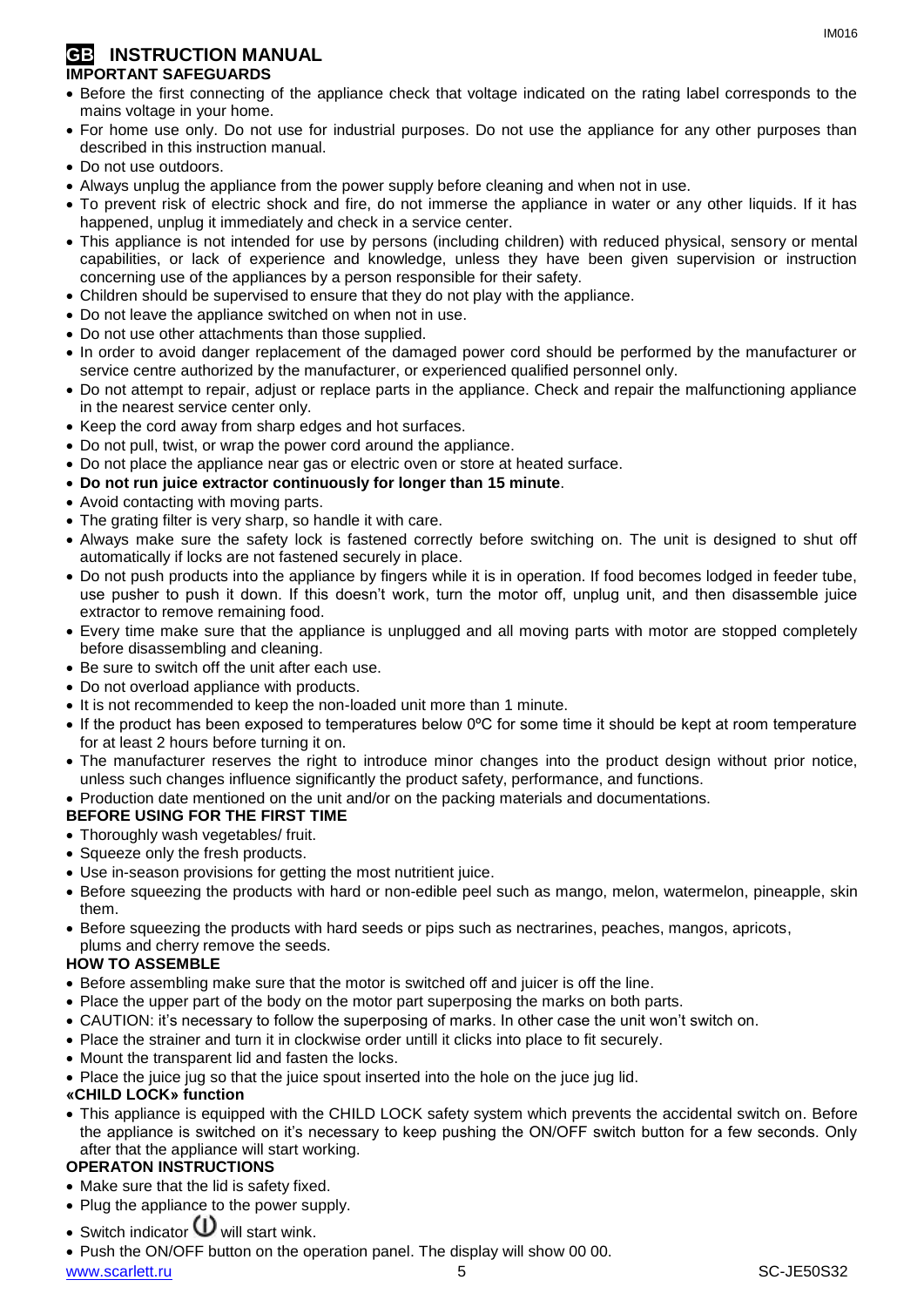• After the pushing button  $\triangleright$  appliance will start working on the program SOFT FRUIT. **CHOOSING THE PROGRAMME**

- By using buttons  $\triangleleft\triangleright$  choose the appropriate programme for processing products.
- o **SOFTFRUIT**: grape, peach, melon, blueberry, raspberry, melon, cherry, plum, soft pear, apricot, kiwi.
- o **CITRUS**: orange, grape-fruit, mandarin, sweetie, pomelo, limon.
- o **PINEAPPLE**: pine-apple, nutmeg melon, celeriac, mango, cucumber, ginger.
- o **APPLE**: apple, hard pear.
- o **HARDVEG**: currot, red beet, pumpkin.
- After the programme is choosed the countdown will start shown on the display.
- Feed the pre-prepared vegetables/ fruit into the juice extractor and press down gently with the pusher. To press the pusher heavily is prohibited. NEVER USE FINGERS OR ANY FOREIGH THINGS AS A PUSHER.
- Feed the products while motor is working only.
- CAUTION: it's necessary to close the feeding tube with pusher once small products were feeded (like roma tomato, plum, grape etc.)
- It's not allowed to keep the feeding tube unclosed when small products are squeezing.
- Pulp are collecting inside the special pulp container inserted to the body. When the container is full of pulp it's necessary to switch off the juicer and and remove the pulp.

### PULP APPLICATION

- Pulp is full of fibres and cellular tissue, which have the nutritional chemicals.
- Furher pulp application is possible the same day when it made only in order to avoid vitamin distruction.
- Add pulp to soups or another products can be staffed with pulp.
- Fruit pulp can be baked or used as a pie filler, use pulf for making the cutlets.

### **DISMANTLING**

- Unplug the appliance from the power supplier.
- Open the locks.
- Remove the transparent lid, pull the grating filter upwards. Then take off the upper separating unit of juicer. While doing this hold the main body.

#### **CLEANING**

- Remove and wash all removable parts in warm soapy water. Rinse filter assembly from under side for easy removal of residue from strainer holes. Do not use a dishwasher or very hot water.
- Do not use steel woods, abrasive cleaners or scouring pad on appliance.
- To clean the outside of the motor unit, use a damp sponge.
- Never immerse the body in water.
- Some vegetables, such as carrots, may cause discoloration of the plastic. Reduce this by washing parts immediately after use with small amount of non-abrasive cleaner on a cloth, rub gently, then rinse well and dry.
- The grating filter must be replaced as soon as any signs of damage or wear and tear appear.

#### **STORAGE**

• Store assembled cleaned and dried juice extractor in a dry place.



The symbol on the unit, packing materials and/or documentations means used electrical and electronic units and battery's should not be toss in the garbage with ordinary household garbage. These units should be pass to special receiving point.

For additional information about actual system of the garbage collection address to the local authority.

Valid utilization will help to save valuable resources and avoid negative work on the public health and environment which happens with incorrect using garbage.

## **RUS РУКОВОДСТВО ПО ЭКСПЛУАТАЦИИ**

#### **МЕРЫ БЕЗОПАСНОСТИ**

- Перед первоначальным включением проверьте, соответствуют ли технические характеристики, указанные на изделии, параметрам электросети.
- Использовать только в бытовых целях согласно данному Руководству по эксплуатации. Прибор не предназначен для промышленного применения.
- Не использовать вне помешений.
- Всегда отключайте устройство от электросети перед очисткой, или если Вы его не используете.
- Во избежание поражения электрическим током и возгорания, не погружайте прибор или шнур питания в воду или другие жидкости. Если это произошло, немедленно отключите его от электросети и обратитесь в Сервисный центр для проверки.
- Прибор не предназначен для использования лицами (включая детей) с пониженными физическими, чувственными или умственными способностями или при отсутствии у них опыта или знаний, если они не находятся под контролем или не проинструктированы об использовании прибора лицом, ответственным за их безопасность.
- Дети должны находиться под контролем для недопущения игры с прибором.
- Не оставляйте включенный прибор без присмотра.
- Не используйте принадлежности, не входящие в комплект поставки.

IM016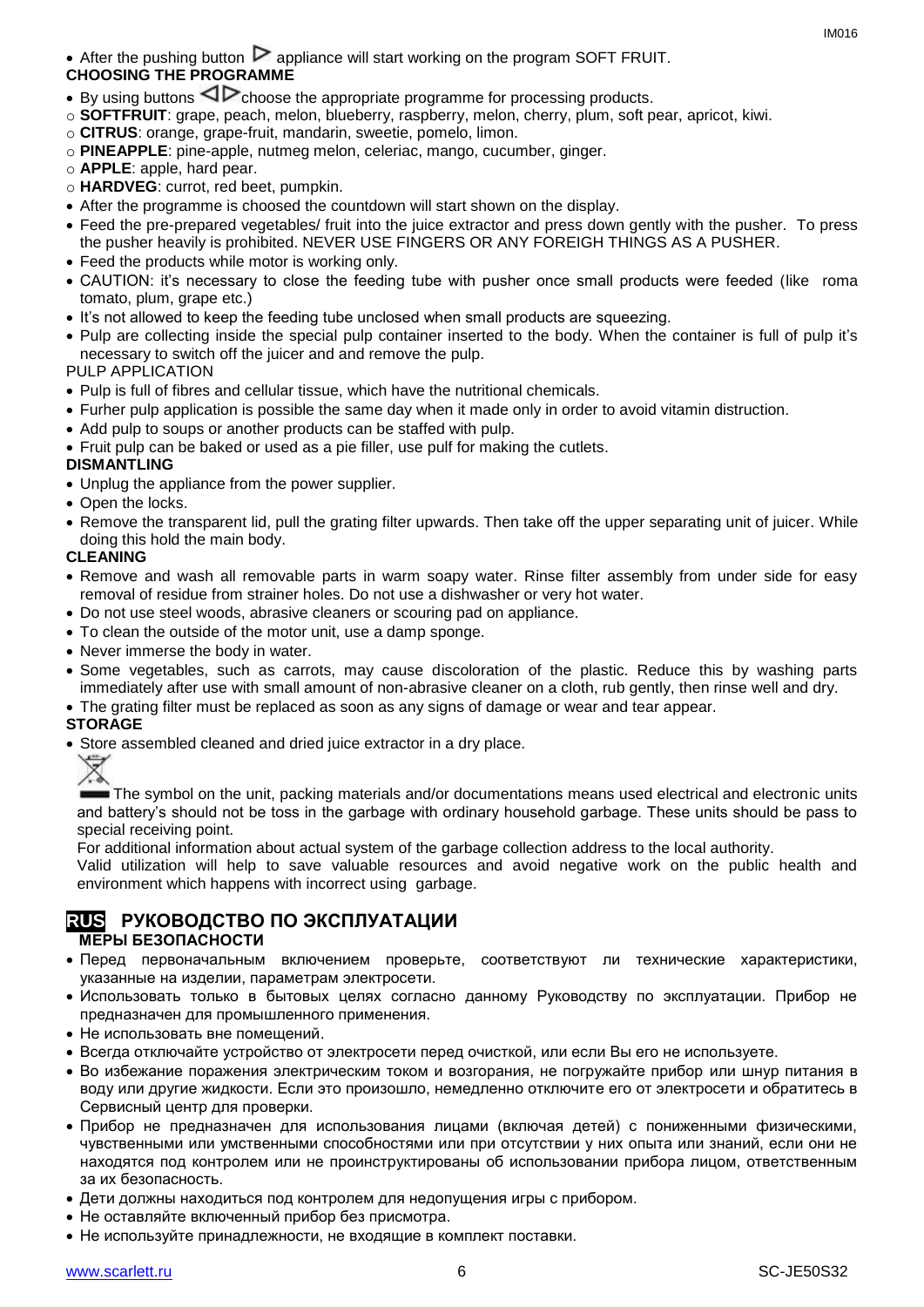- При повреждении шнура питания его замену, во избежание опасности, должен производить изготовитель или уполномоченный им сервисный центр, или аналогичный квалифицированный персонал.
- Не пытайтесь самостоятельно ремонтировать устройство. При возникновении неполадок обращайтесь в ближайший Сервисный центр.
- Следите, чтобы шнур питания не касался острых кромок и горячих поверхностей.
- Не тяните, не перекручивайте и ни на что не наматывайте шнур питания.
- Не ставьте прибор на горячую газовую или электрическую плиту, не располагайте его поблизости от источников тепла.
- **Не допускается непрерывная работа свыше 15 минут.**
- Запрещается разбирать соковыжималку, если она подключена к электросети.
- Не прикасайтесь к движущимся частям прибора.
- Будьте осторожны при обращении с металлическими частями они очень острые.
- Перед включением прибора убедитесь, что крышка надежно зафиксирована. Ваш прибор оснащен системой безопасности, которая автоматически отключает прибор при неправильной установке крышки.
- Запрещается проталкивать продукты пальцами. Если кусочки фруктов застряли в приёмной горловине, воспользуйтесь толкателем. Если это не помогло, выключите двигатель и отключите прибор от электросети, разберите его и прочистите забившиеся места.
- Каждый раз перед разборкой и очисткой отключайте устройство от электросети. Все вращающиеся части и двигатель должны полностью остановиться.
- Каждый раз после окончания работы обязательно выключайте устройство.
- Не перегружайте прибор продуктами.
- Не рекомендуется оставлять соковыжималку включенной на холостом ходу более 1 минуты.
- $\bullet$  Если изделие некоторое время находилось при температуре ниже 0°С, перед включением его следует выдержать в комнатных условиях не менее 2 часов.
- Производитель оставляет за собой право без дополнительного уведомления вносить незначительные изменения в конструкцию изделия, кардинально не влияющие на его безопасность, работоспособность и функциональность.
- Дата производства указана на изделии и/или на упаковке, а также в сопроводительной документации. **ПОДГОТОВКА**
- Распакуйте прибор и проверьте, не повреждены ли изделие и принадлежности.
- Тщательно вымойте части, которые будут соприкасаться с продуктами и просушите. Снаружи корпус протрите мягкой, слегка влажной тканью.

#### ПОДГОТОВКА ПРОДУКТОВ

- Тщательно вымойте овощи / фрукты.
- Выжимайте сок только из свежих продуктов.
- Для получения максимально полезного сока используйте сезонные продукты.
- Перед тем, как выжимать сок из продуктов с твердой или несъедобной кожурой, таких как манго, дыня, арбуз, ананас, очистите их от кожуры.
- Перед тем, как выжимать сок из продуктов с твердыми семенами или косточками, таких как нектарины, персики, манго, абрикосы, сливы и вишни, нужно предварительно удалить из них косточки. СБОРКА
- Перед сборкой убедитесь, что двигатель выключен и прибор отключен от сети.
- Установите верхнюю часть соковыжималки на корпус, совмещая метки.
- ВНИМАНИЕ: при сборке необходимо строго соблюдать совпадение маркерных меток. В противном случае прибор работать не будет.
- Установите сетчатый фильтр и поворачивайте по часовой стрелке, пока он не встанет на место.
- Наденьте прозрачную крышку и застегните фиксаторы.
- Подставьте стакан для сока под носик, таким образом, чтобы носик входил в отверстие на крышке стакана для сока.
- ФУНКЦИЯ «ЗАЩИТА ОТ ДЕТЕЙ»
- Прибор оснащен системой защиты от случайного включения. Перед тем, как включить соковыжималку необходимо несколько секунд подержать кнопку включения/ выключения. Только после этого прибор начнет работать.

#### **РАБОТА**

- Убедитесь, что крышка надёжно зафиксирована.
- Подключите соковыжималку к сети.
- $\bullet$  Кнопка включения  $\mathbf U$  начнет мигать.
- Нажмите кнопку включения на панели управления. На дисплее появится 00 00.
- При нажатии на кнопку  $\triangleright$  прибор начнет работать на программе SOFT FRUIT.

#### ВЫБОР ПРОГРАММЫ

- Кнопками  $\triangleleft\mathcal{P}_{\mathsf{B}}$ ыберите необходимую программу обработки продуктов.
- o **SOFTFRUIT** (мягкие фрукты): Виноград, персик, дыня, черника, малина, арбуз, вишня, слива, груша мягкая, абрикос, киви.
- o **CITRUS** (цитрусовые): Апельсин, грейпфрут, мандарин, свити, памело, лимон.
- o **PINEAPPLE** (ананас): Ананас, мускатная дыня, сельдерей, манго, огурец, имбирь.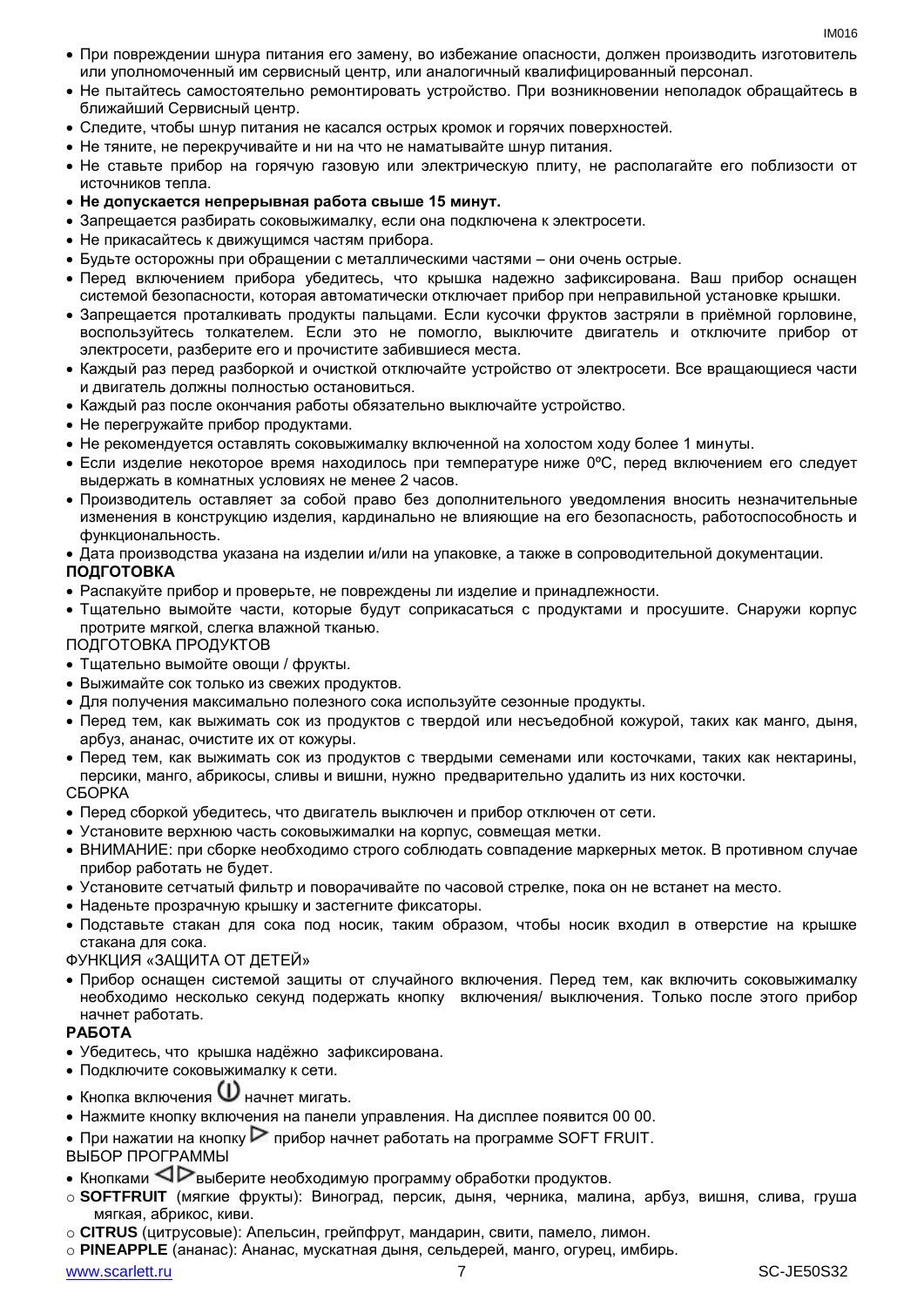o **APPLE** (яблоко): Яблоко, груша твердая.

- o **HARDVEG** (жесткие овощи): Морковь, тыква, свекла.
- После выбора программы на дисплее начнется отсчет времени работы прибора.
- Загрузите подготовленные овощи / фрукты в соковыжималку, слегка придавливая толкателем, нельзя сильно надавливать на толкатель. НИ В КОЕМ СЛУЧАЕ НЕ ДЕЛАЙТЕ ЭТО ПАЛЬЦАМИ ИЛИ ПОСТОРОННИМИ ПРЕДМЕТАМИ.
- Загружайте продукты только при работающем двигателе.
- ВНИМАНИЕ: при загрузке мелких овощей и фруктов (помидоры черри, слива, виноград и др.) необходимо сразу же закрывать загрузочное отверствие толкателем.
- Недопускается оставлять загрузочное отверствие открытым при приготовлении сока из мелких овощеи и фруктов.
- Чтобы остановить работу, нажмите на кнопку включения еще раз.
- Жмых собирается в специальном отсеке для жмыха. При наполнении данного отсека необходимо остановить работу прибора и очистить его от жмыха.

ИСПОЛЬЗОВАНИЕ ЖМЫХА

- Жмых богат большим количеством волокон и клетчатки, которые содержат питательные вещества.
- Дальнейшее использование жмыха возможно только в день приготовления, во избежании разрушения витаминов.
- Жмыхом можно фаршировать другие продукты и добавлять его в супы.
- Жмых фруктов можно запечь или сделать из него начинку для пирогов или котлеты.

#### **РАЗБОРКА**

- Отключите прибор от электросети.
- Откройте фиксаторы крышки.
- Снимите крышку, извлеките сетчатый фильтр, потянув его вверх. После чего снимите верхнюю часть корпуса. При этом придерживайте ее снизу за носик.

#### **ОЧИСТКА**

- Вымойте все съёмные части тёплой водой с мылом. Не используйте для этого посудомоечную машину.
- Не используйте для очистки металлические щетки, абразивные моющие средства или шкурку.
- Снаружи корпус протирайте влажной губкой, смоченной мыльным раствором, а затем сухой мягкой салфеткой.
- Не погружайте корпус, сетевой шнур или вилку сетевого шнура в воду.
- Съемные пластиковые части соковыжималки могут окраситься некоторыми продуктами, например, морковью. Поэтому сразу по окончании работы следует вымыть их с небольшим количеством неабразивного средства, после чего тщательно вымыть и высушить.

#### **ХРАНЕНИЕ**

Храните вымытую и высушенную соковыжималку в собранном виде в сухом месте.

Данный символ на изделии, упаковке и/или сопроводительной документации означает, что использованные электрические и электронные изделия и батарейки не должны выбрасываться вместе с обычными бытовыми отходами. Их следует сдавать в специализированные пункты приема.

Для получения дополнительной информации о существующих системах сбора отходов обратитесь к местным органам власти.

Правильная утилизация поможет сберечь ценные ресурсы и предотвратить возможное негативное влияние на здоровье людей и состояние окружающей среды, которое может возникнуть в результате неправильного обращения с отходами.

## **UA ІНСТРУКЦІЯ З ЕКСПЛУАТАЦІЇ**

- Шановний покупець! Ми вдячні Вам за придбання продукції торговельної марки SCARLETT та довіру до нашої компанії. SCARLETT гарантує високу якість та надійну роботу своєї продукції за умови дотримання технічних вимог, вказаних в посібнику з експлуатації.
- Термін служби виробу торгової марки SCARLETT у разі експлуатації продукції в межах побутових потреб та дотримання правил користування, наведених в посібнику з експлуатації, складає 2 (два) роки з дня передачі виробу користувачеві. Виробник звертає увагу користувачів, що у разі дотримання цих умов, термін служби виробу може значно перевищити вказаний виробником строк.

#### **МІРИ БЕЗПЕКИ**

- Перед першим вмиканням перевірте, чи відповідають технічні характеристики, вказані на виробі, параметрам електромережі.
- Використовувати тільки з побутовою метою відповідно до цієї Інструкції з експлуатації. Прилад не призначений для промислового використання.
- Не використовувати поза приміщеннями.
- Завжди вимикайте пристрій з електромережі перед очищенням або якщо він не використовується.
- Щоб запобігти ураженню електричним струмом та загорянню, не занурюйте прилад або кабель живлення у воду або в іншу рідину. Якщо це сталося, негайно від'єднайте його від електричної мережі та зверніться до Сервісного центру для перевірки.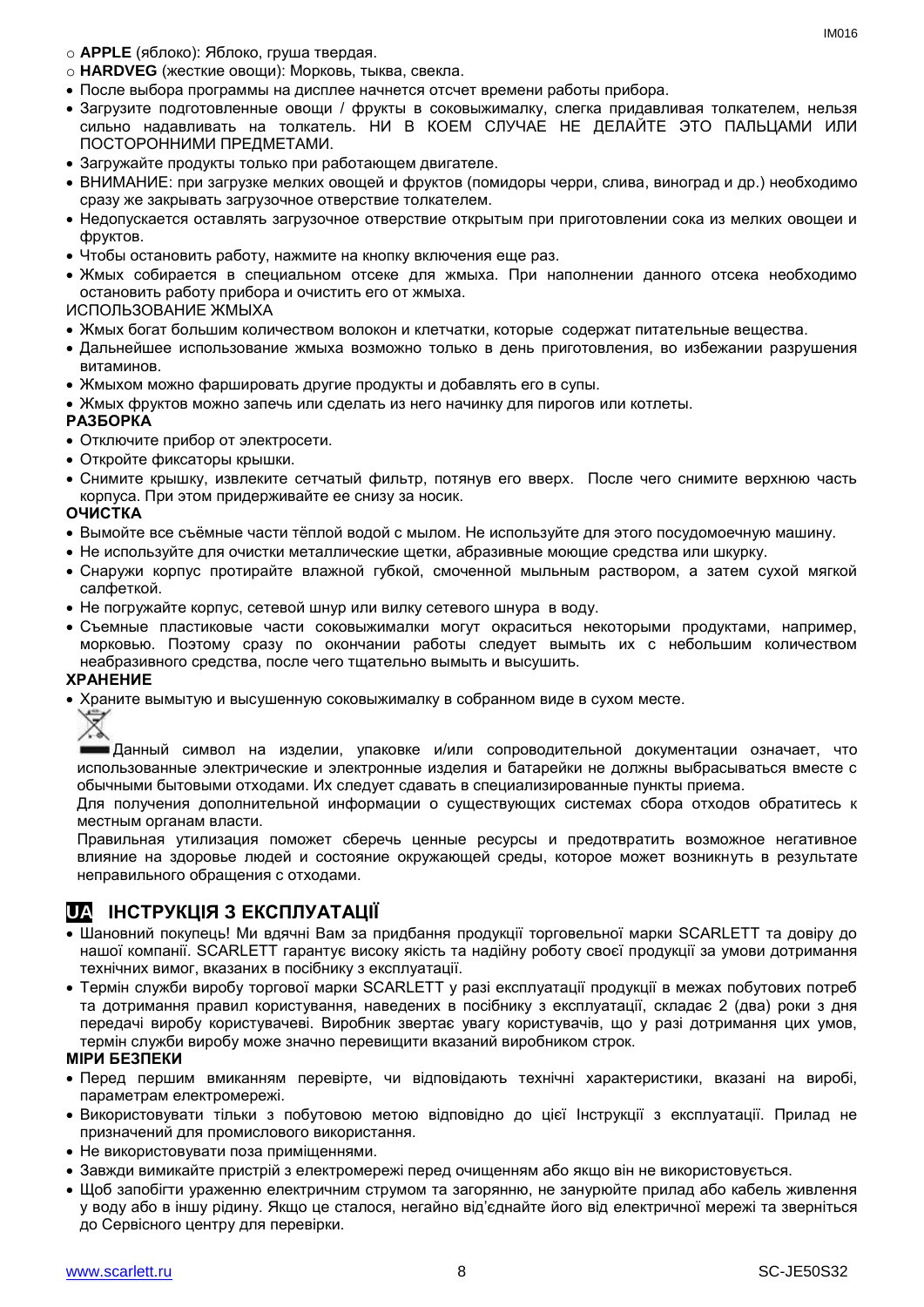- Прилад не призначений для використання особами (а також дітьми) із зниженими фізичними, чуттєвими або розумовими здібностями або у разі відсутності у них досвіду або знань, якщо вони не знаходяться під контролем або не були проінструктовані щодо використання приладу особою, відповідальною за їх безпеку.
- Діти повинні знаходитись під контролем для запобігання грі із приладом.
- Не залишайте прилад увімкненим без догляду.
- Не використовуйте приладдя, що не входить до комплекту поставки.
- В разі пошкодження кабелю живлення його заміну, для запобігання небезпеці, має проводити виробник або уповноважений виробником сервісний центр або аналогічний кваліфікований персонал.
- Не намагайтеся самостійно ремонтувати прилад. В разі виникнення несправностей звертайтесь до найближчого Сервісного центру.
- Слідкуйте, щоб кабель живлення не торкався гострих кромок та гарячих поверхонь.
- Не тягніть, не перекручуйте та ні на що не намотуйте кабель живлення.
- Не ставте прилад на гарячу газову або електричну плиту, не розташовуйте його поблизу джерел тепла.
- **Не допускається безперервна робота протягом більше ніж 15 хвилин.**
- Забороняється розбирати соковижималку, якщо вона під'єднана до електричної мережі.
- Не торкайтеся частин приладу, що рухаються.
- Будьте обережні при поводженні з металевими частинами вони дуже гострі.
- Перед увімкненням приладу переконайтеся, що кришка надійно зафіксована. Ваш прилад обладнаний системою безпеки, яка автоматично вимикає прилад, якщо кришку встановлено неправильно.
- Заборонено проштовхувати продукти пальцями. Якщо шматочки фруктів застрягли в горловині для загрузки, скористайтеся штовхальником. Якщо це не допомогло, вимкніть двигун та від'єднайте прилад від електричної мережі, розберіть його та прочистіть місця, що забились.
- Кожен раз перед розбиранням та очищенням від'єднуйте пристрій від електричної мережі. Всі частини, що обертаються, і двигун мають повністю зупинитися.
- Кожен раз після закінчення роботи обов'язково вимикайте пристрій.
- Не перевантажуйте прилад продуктами.
- Не рекомендується залишати соковижималку увімкненою на холостом ходу довше 1 хвилини.
- Якщо виріб деякий час знаходився за температури нижче 0ºC, перед увімкненням його треба витримати в кімнатних умовах не менше 2 годин.
- Виробник залишає за собою право без додаткового інформування вносити незначні зміни до конструкції виробу, що кардинально не впливають на його безпеку, працездатність та функціональність.

Дата виробництва вказана на виробі та/або на упаковці, а також в супровідній документації.

#### **ПІДГОТОВКА**

- Розпакуйте прилад і перевірте цілісність виробу та приладдя.
- Ретельно вимийте частини, які будуть контактувати з продуктами та просушіть їх. Зовні корпус протріть м'якою трохи вологою тканиною.

#### ПІДГОТОВКА ПРОДУКТІВ

- Ретельно вимийте овочі / фрукти.
- Вижимайте сік тільки зі свіжих продуктів.
- Для отримання максимально корисного соку використовуйте сезонні продукти.
- Перед тим, як вижимати сік з продуктів з твердою або неїстівною шкіркою, наприклад, манго, диня, кавун, ананас, очистіть їх від шкірки.
- Перед тим, як вижимати сік з продуктів з твердим насінням або кісточками, наприклад, нектарини, персики, манго, абрикоси, сливи і вишні, треба попередньо видалити з них кісточки.

#### СБОРКА

- Перед складанням переконайтеся, що двигун вимкнений та прилад від'єднано від електричної мережі.
- Встановіть верхню частину соковижималки на корпус, поєднуючи мітки.
- УВАГА: збираючи прилад треба дотримуватись чіткого співпадіння міток. В іншому випадку прилад працювати не буде.
- Встановіть сітчастий фільтр та повертайте за годинниковою стрілкою доти, доки він на стане на місце.
- Одягніть прозору кришку та застебніть фіксатори.

 Підставте стакан для соку під носик, таким чином, щоб носик входив до отвору на кришці стакана для соку. ФУНКЦІЯ «ЗАХИСТ ВІД ДІТЕЙ»

 Прилад обладнано системою захисту від випадкового увімкнення. Перед тим, як увімкнути соковижималку необхідно кілька секунд потримати кнопку вмикання / вимикання. Тільки після цього прилад почне працювати.

#### **РОБОТА**

- Переконайтеся, що кришка надійно зафіксована.
- Підключіть соковижималку до мережі.
- Кнопка вмикання почне блимати.
- Натисніть кнопку вмикання на панелі управління. На дисплеї з'явиться 00 00.
- При натисканні на кнопку  $\triangleright$  прилад почне працювати на програмі SOFT FRUIT.

ВИБІР ПРОГРАМИ

www.scarlett.ru 3 November 2012 12:00 13:00 13:00 13:00 13:00 14:00 14:00 14:00 14:00 14:00 14:00 14:00 14:00 14:00 14:00 14:00 14:00 14:00 14:00 14:00 14:00 14:00 14:00 14:00 14:00 14:00 14:00 14:00 14:00 14:00 14:00 14:0 • Кнопками  $\triangleleft$  Оберіть необхідну програму обробки продуктів.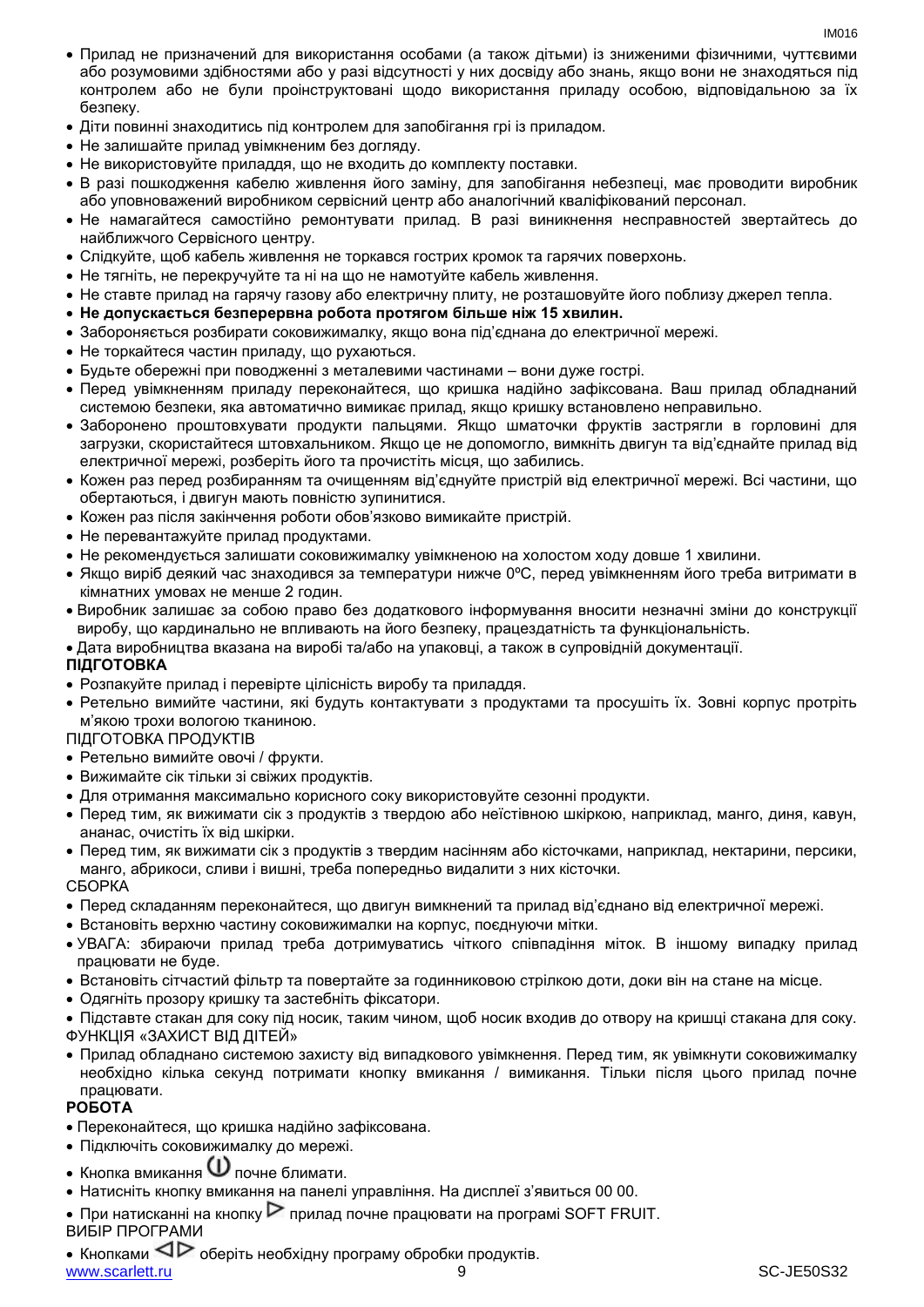IM016

- o **SOFTFRUIT** (м'які фрукти): Виноград, персик, диня, чорниця, малина, кавун, вишня, слива, груша м'яка, абрикос, ківі.
- o **CITRUS** (цитрусові): Апельсин, грейпфрут, мандарин, світі, помело, лимон.
- o **PINEAPPLE** (ананас): Ананас, мускатна диня, селера, манго, огірок, імбир.
- o **APPLE** (яблуко): Яблуко, груша тверда.
- o**HARDVEG** (жорсткі овочі): Морква, гарбуз, буряк.
- Після обрання програми на дисплеї почнеться відлік часу роботи приладу.
- Завантажте підготовлені овочі / фрукти в соковижималку, трохи притискаючи штовхальником. Забороняється натискати на штовхальник занадто сильно. НІ В ЯКОМУ РАЗІ НЕ РОБІТЬ ЦЕ ПАЛЬЦЯМИ АБО СТОРОННІМИ ПРЕДМЕТАМИ.
- Завантажуйте продукти тільки коли двигун працює.
- УВАГА: у разі завантаження дрібних овочів та фруктів (помідори чері, слива, виноград та ін.) необхідно одразу ж закривати отвір для загрузки штовхальником.
- Не допускається залишати отвір для загрузки відкритим при приготуванні соку з дрібних овочів і фруктів.
- Шоб зупинити роботу натисніть на кнопку вмикання ще раз.
- М'якоть збирається у спеціальному контейнері для м'якоті. Коли контейнер наповнюється, необхідно зупинити роботу приладу та почистити його від м'якоті.

ВИКОРИСТАННЯ М'ЯКОТІ

- М'якоть містить велику кількість волокон і клітковини, які містять поживні речовини.
- Подальше використання м'якоті можливо тільки в день приготування для уникнення руйнування вітамінів.
- М'якоттю можна фарширувати інші продукти і додавати її до супів.
- М'якоть фруктів можна запекти або зробити з неї начинку для пирогів або котлети.

#### **РОЗБИРАННЯ**

- Від'єднайте прилад від електричної мережі.
- Відкрийте фіксатори кришки.
- Зніміть кришку, витягніть сітчастий фільтр, потягнувши його вгору. Після чого зніміть верхню частину корпуса. При цьому притримуйте її знизу за носик.

#### **ОЧИЩЕННЯ**

- Вимийте всі частини, що знімаються, теплою водою з милом. Не використовуйте для цього посудомийну машину.
- Не використовуйте для очищення металеві щітки, абразивні миючі засоби або шкурку.
- Зовні протирайте корпус вологою губкою, змоченою мильним розчином, а потім сухою м'якою серветкою.
- Не занурюйте корпус, мережевий шнур і вилку в воду.
- Пластикові частини соковижималки, що знімаються, можуть забарвитися деякими продуктами, наприклад, морквою. Тому одразу після закінчення роботи слід вимити їх з невеликою кількістю неабразивного засобу, після чого ретельно вимити і висушити.

#### **ЗБЕРІГАННЯ**

Зберігайте вимиту і висушену соковижималку в зібраному вигляді в сухому місці.



Цей символ на виробі, упаковці та/або супровідній документації означає, що використані електричні та електронні вироби і батарейки не можна викидати разом із звичайними побутовими відходами.

Їх треба здавати в спеціалізовані пункти прийому. Для отримання додаткової інформації про існуючі системи збору відходів зверніться до місцевих органів влади.

Правильна утилізація допоможе зберегти цінні ресурси і запобігти можливому негативному впливу на здоров'я людей і стан навколишнього середовища, яке може виникнути в результаті неправильного поводження з відходами. Правильна утилізація допоможе зберегти цінні ресурси і запобігти можливому негативному впливу на здоров'я людей і стан навколишнього середовища, який може виникнути в результаті неправильного поводження з відходами.

## **KZ ПАЙДАЛАНУ ЖӨНІНДЕГІ НҰСҚАУЛЫҚ**

- Құрметті сатып алушы! SCARLETT сауда таңбасының өнімін сатып алғаныңыз үшін және біздің компанияға сенім артқаныңыз үшін Сізге алғыс айтамыз. Іске пайдалану нұсқаулығында суреттелген техникалық талаптар орындалған жағдайда, SCARLETT компаниясы өзінің өнімдерінің жоғары сапасы мен сенімді жұмысына кепілдік береді.
- SCARLETT сауда таңбасының бұйымын тұрмыстық мұқтаждар шеңберінде пайдаланған және іске пайдалану нұсқаулығында келтірілген пайдалану ережелерін ұстанған кезде, бұйымның қызмет мерзімі бұйым тұтынушыға табыс етілген күннен бастап 2 (екі) жылды құрайды. Аталған шарттар орындалған жағдайда, бұйымның қызмет мерзімі өндіруші көрсеткен мерзімнен айтарлықтай асуы мүмкін екеніне өндіруші тұтынушылардың назарын аударады.

#### **ҚАУІПСІЗДІК ШАРАЛАРЫ**

- Алғаш рет тоққа қосар алдында бұйымда көрсетілген техникалық сипаттамалардың электр желісінің параметрлеріне .сәйкес келетін-келмейтінін тексеріңіз.
- Осы Пайдалану нұсқаулығына сәйкес тек тұрмыстық мақсаттарда ғана пайдалану керек. Аспап өнеркәсіптік мақсатта қолдануға арналмаған.
- Үй-жайлардың сыртында пайдалануға болмайды.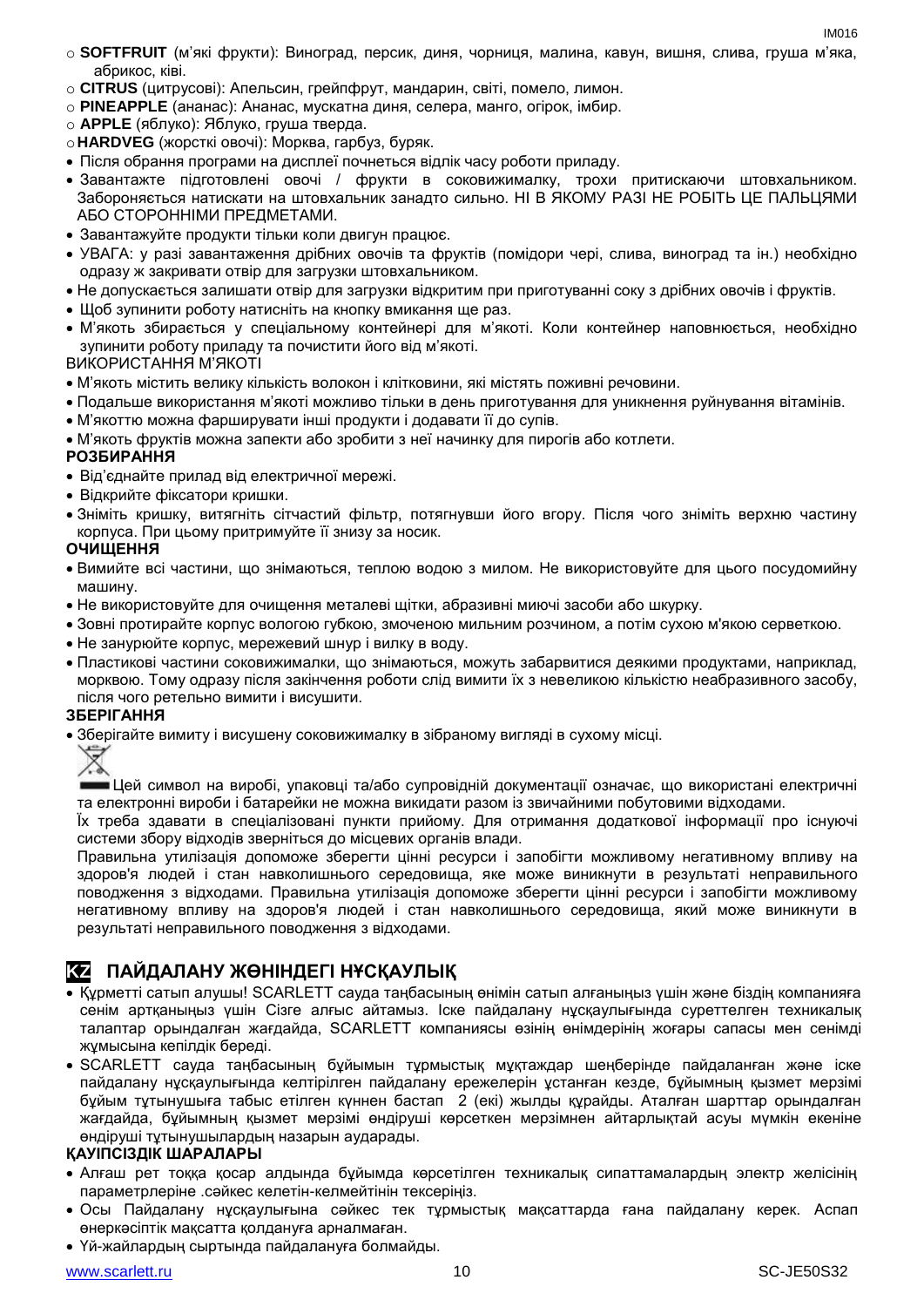- Құрылғыны тазалардың алдында немесе оны пайдаланбайтын болсаңыз, әрқашан да электр желісінен ажыратып қойыңыз.
- Электр тоғы соғуына немесе өрт шығуына жол бермес үшін аспапты немесе қорек бауын суға немесе басқа сұйық заттарға матырмаңыз. Егер ондай жағдай орын алса, оны электр желісінен дереу ажыратыңыз да, тексерту үшін Сервис орталығына хабарласыңыз.
- Дене, жүйке не болмаса ақыл-ой кемістігі бар, немесе осы құрылғыны қауіпсіз пайдалану үшін тәжірибесі мен білімі жеткіліксіз адамдардың (соның ішінде балалардың) қауіпсіздігі үшін жауап беретін адам қадағаламаса немесе құрылғыны пайдалану бойынша нұсқау бермесе, олардың бұл құрылғыны қолдануына болмайды.
- Балалардың аспаппен ойнауына жол бермеу үшін оларды бақылап жүру керек.
- Тоққа қосулы аспапты қараусыз қалдыруға болмайды.
- Жеткізілім жинағына кірмейтін керек-жарақтарды пайдалануға болмайды.
- Қорек бауы бүлінген жағдайда, қатерден аулақ болу үшін оны ауыстыруды өндіруші немесе ол уәкілеттік берген сервис орталығы немесе соған ұқсас білікті қызметкерлер іске асыруға тиіс.
- Құрылғыны өз бетіңізбен жөндеуге әрекет жасамаңыз. Ақаулық пайда болған жағдайда жақын жердегі Сервис орталығына хабарласыңыз.
- Қорек бауының өткір ұштар мен ыстық беткі қабаттарға тимеуін қадағалаңыз.
- Қорек бауынан тартпаңыз, оны шиыршықтамаңыз және ешқандай затты айналдыра орамаңыз.
- Аспапты ыстық газ немесе электр пештің үстіне қоймаңыз, жылу көздеріне жақын жерге орналастырмаңыз.

#### **15 минуттан артық үздіксіз жұмыс істеуіне рұқсат етілмейді!**

- Егер шырынсыққыш злектр желісіне жалғаулы болса, оны бөлшектеуге тыйым салынады.
- Аспаптың қозғалатын бөлшектерін қолмен ұстамаңыз.
- Металдан жасалған бөлшектерді ұстаған кезде абай болыңыз олар өте өткір.
- Аспапты іске қосардан бұрын қақпағының мықтап бекітілгеніне көз жеткізіңіз. Сіздің аспабыңыз қақпағы дұрыс орнатылмаған жағдайда оны өшіріп тастайтын қауіпсіздік жүйесімен жарақталған.
- Азық-түлікті саусақпен итеруге тыйым салынады. Егер жеміс-жидектің кесектері қабылдағыш ұңғыға кептеліп қалса, итергішті пайдаланыңыз. Егер бұл көмектеспесе, қозғалтқышын өшіріп, аспапты электр желісінен ағыиыңыз да, оны бөлшектеп, кептелген жерлерін тазалаңыз.
- Бөлшектеу мен тазалаудың алдында әр кез құрылғыны электр желісінен ағытыңыз. Айналатын барлық бөлшектері мен қозғалтқышы түгелдей тоқтауға тиіс.
- Жұмысты аяқтағаннан кейін әр кез құрылғыны міндетті түрде сөндіріңіз.
- Аспапқа азық-түлікті шамадан тыс салуға болмайды.
- Шырынсыққышты 1 минуттан артық бос жүріспен тоққа қосулы күйде қалдырмаған жөн.
- Егер бұйым 0ºC градустан төмен температурада біраз уақыт тұрып қалса, іске қосардан бұрыноны бөлме температурасында кем дегенде 2 сағат ұстау керек.
- Өндіруші бұйымның қауіпсіздігіне, жұмыс өнімділігі мен жұмыс мүмкіндіктеріне түбегейлі әсер етпейтін болмашы өзгерістерді оның құрылмасына қосымша ескертпестен енгізу құқығын өзінде қалдырады.
- Шығарылған күні бұйымда және (немесе) қаптамада, сондай-ақ ілеспе құжаттамада көрсетілген.

#### **ДАЙЫНДАУ**

- Аспапты орауышынан шығарып, бұйым мен керек-жарақтарының бүлінбегенін тексеріңіз.
- Азық-түлікке жанасатын бөліктерін жақсылап жуыңыз да, құрғатыңыз. Корпустың сыртын сәл дымқыл жұмсақ шүберекпен сүртіңіз.

АЗЫҚ-ТҮЛІКТІ ДАЙЫНДАУ

- Көкөністі / жеміс-жидекті жақсылап жуыңыз.
- Шырынды тек жаңа піскен өнімдерден сығыңыз.
- Барынша пайдалы шырынды сығып алу үшін маусымдық өнімдерді пайдаланыңыз.
- Манго, қауын, қарбыз, ананас сияқты қатты немесе желінбейтін қабығы бар жеміс-жидектің шырынын сығардан бұрын олардың қабығын аршыңыз.
- Нектарин, шабдалы, манго, сары өрік, қара өрік пен шие сияқты қатты дәні немесе сүйегі бар жемісжидектің шырынын сығардан бұрын олардың дәні мен сүйегін алып тастаңыз.

#### ҚҰРАСТЫРУ

- Құрастырардың алдында қозғалтқыштың өшіріліп, аспаптың электр желісінен ажыратылғанына көз жеткізіңіз.
- Шырынсыққыштың үстіңгі бөлігін корпусқа орнатып, белгілерді бір-біріне дәлдеп келтіріңіз.
- ЕСІҢІЗДЕ БОЛСЫН: құрастырған кезде таңбалауыш белгілерді бір-біріне дәлдеп келтіру қажет. Олай етпеген жағдайда, аспап жұмыс істемейді.
- Тор сүзгіні орнатыңыз да, орнына орныққанша сағат тілінің бағытымен бұраңыз.
- Мөлдір қақпағын жабыңыз да, бекіткіштерін кигізіп салыңыз.
- Шырын құятын стақанның қақпағындағы ойыққа шүмек дәл келетіндей етіп, шырын құятын стақанды шүмектің астына қойыңыз.

«БАЛАЛАРДАН ҚОРҒАУ» ФУНКЦИЯСЫ

 Аспап кездейсоқ іске қосылып кетуден қорғау жүйесімен жарақталған. Шырынсыққышты іске қосардан бұрын қосу/ өшіру түймесін бірнеше секунд басып ұстап тұру қажет. Тек осыдан кейін ғана аспап жұмыс істей бастайды.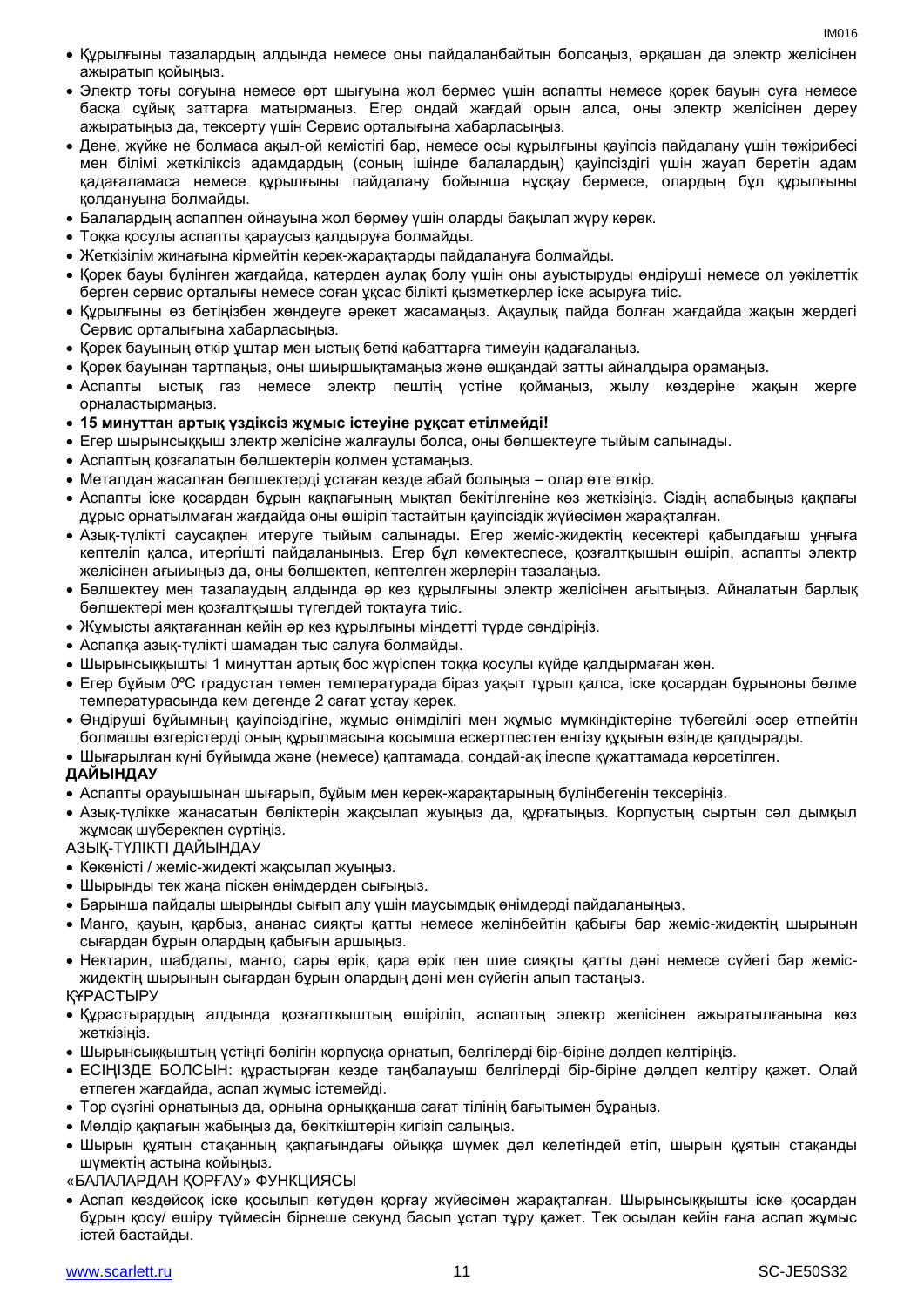#### **ЖҰМЫСЫ**

- Қақпағының мықтап бекітілгеніне көз жеткізіңіз.
- Шырынсыққышты желіге жалғаңыз.
- $\bullet$  Косу түймесі  $\mathbf 0$ жыпылықтай бастайды.
- Басқару панеліндегі қосу түймесін басыңыз. Дисплейде 00 00 пайда болады.
- түймесін басқан кезде аспап SOFT FRUIT бағдарламасы бойынша жұмыс істей бастайды.
- БАҒДАРЛАМАНЫ ТАҢДАУ
- түймелерінің көмегімен азық-түлікті өңдеу үшін қажетті бағдарламаны таңдаңыз.
- o **SOFTFRUIT** (жұмсақ жеміс-жидек): Жүзім, шабдалы, қауын, қаражидек, таңқурай, қарбыз, шие, қара өрік, жұмсақ алмұрт, сары өрік, киви.
- o **CITRUS** (цитрус жемісі): Апельсин, грейпфрут, мандарин, свити, памело, лимон.
- o **PINEAPPLE** (ананас): Ананас, жұпар қауын, балдыркөк, манго, қияр, зімбір.
- o **APPLE** (алма): Алма, қатты алмұрт.
- o **HARDVEG** (қатты көкөніс): Сәбіз, асқабақ, қызылша.
- Бағдарлама таңдалғаннан кейін дисплейде аспаптың жұмысының санағы басталады.
- Дайындалған көкөністі / жеміс-жидекті итергішпен ақырындап басыңқырай отырып шырынсыққышқа салыңыз, итергіштің үстінен қатты басуға болмайды. АЗЫҚ-ТҮЛІКТІ ЕШҚАШАН ДА САУСАҚПЕН НЕМЕСЕ БАСҚА ЗАТТАРМЕН ИТЕРУГЕ БОЛМАЙДЫ.
- Азық-түлікті тек қозғалтқыш жұмыс істеп тұрғанда ғана салыңыз.
- ЕСІҢІЗДЕ БОЛСЫН: ұсақ көкөніс пен жеміс-жидекті (черри қызанағы, қара өрік, жүзім т.с.с.) салған кезде жеміс салатын ұңғыны итергішпен дереу жабу қажет.
- Ұсақ көкөніс пен жеміс-жидектен шырын дайындаған кезде жеміс салатын ұңғыны ашық қалдыруға болмайды.
- Жұмысын тоқтату үшін қосу түймешігін тағы бір рет басыңыз.
- Жом сол үшін арнайы жасалған ұяшықта жиналады. Аталған ұяшық толған кезде аспаптың жұмысын тоқтатып, оны жомнан тазарту қажет.

#### ЖОМДЫ ПАЙДАЛАНУ

- Жомның құрамында талшықтар мен жасұнықтың мол мөлшері болады, оларда нәрлі заттектер бар.
- Жомның құрамындағы дәрумендер бұзылмас үшін оны тек дайындалған күні ғана пайдалануға болады.
- Жомды басқа азық-түлікті толтыру үшін пайдалануға және оны көжеге қосуға болады.
- Жеміс-жидектің жомын тұмшапешке пісіруге немесе одан бәліштерге арналған толтырма немесе котлет жасауға болады.

#### **БӨЛШЕКТЕУ**

- Аспапты электр желісінен ажыратыңыз.
- Какпактын бекіткіштерін ашыныз.
- Қақпағын алыңыз да, тор сүзгіні жоғары тарту арқылы оны алып шығыңыз. Содан кейін корпустың үстіңгі бөлігін алыңыз. Бұл орайда оны шүмегінің астыңғы жағынан ұстап тұрыңыз.

#### **ТАЗАЛАУ**

- Барлық алмалы бөлшектерін жылы сабын сумен жуыңыз. Бұл үшін ыдыс жуғыш машинаны пайдалануға болмайды.
- Тазалау үшін металл шөткелерді, түрпілі жуғыш заттарды немесе қырғышты қолданбаңыз.
- Корпустың сыртын сабын суға матырылған дымқыл жөкемен, содан кейін құрғақ жұмсақ шүберекпен сүртіңіз.
- Корпусты, желілік сымды немесе желілік сымның ашасын суға матырмаңыз.
- Шырынсыққыштың алмалы пластмасса бөлшектері кейбір азықтүлікпен, мысалы, сәбізбен боялуы мүмкін. Сондықтан жұмысты бітірген бетте оларды қырғыш емес жуғыш құралдың шамалы мөлшерімен жуып, содан кейін жақсылап шайып, құрғату қажет.

#### **САҚТАЛУЫ**

Жуылып, кептірілген шырынсыққышты құрастырылған күйінде құрғақ жерде сақтаңыз.



Бұйымдағы, қаптамадағы және (немесе) ілеспе құжаттамадағы осы таңба пайдаланылған электрлік және электрондық бұйымдар мен батареяларды әдеттегі тұрмыстық қалдықтармен бірге қоқысқа тастауға болмайтынын білдіреді. Оларды арнайы қабылдау орындарына тапсыру керек.

Қолданыстағы қалдық жинау жүйелері туралы қосымша ақпарат алу үшін жергілікті билік органдарына хабарласыңыз.

Қалдықтарды дұрыс кәдеге жарату бағалы ресурстарды үнемдеуге және адамдардың денсаулығына және қоршаған ортаның күйіне қалдықтарды дұрыс тастамаудың нәтижесінде келтірілуі мүмкін ықтимал зиянды ықпалдың алдын алуға көмектеседі.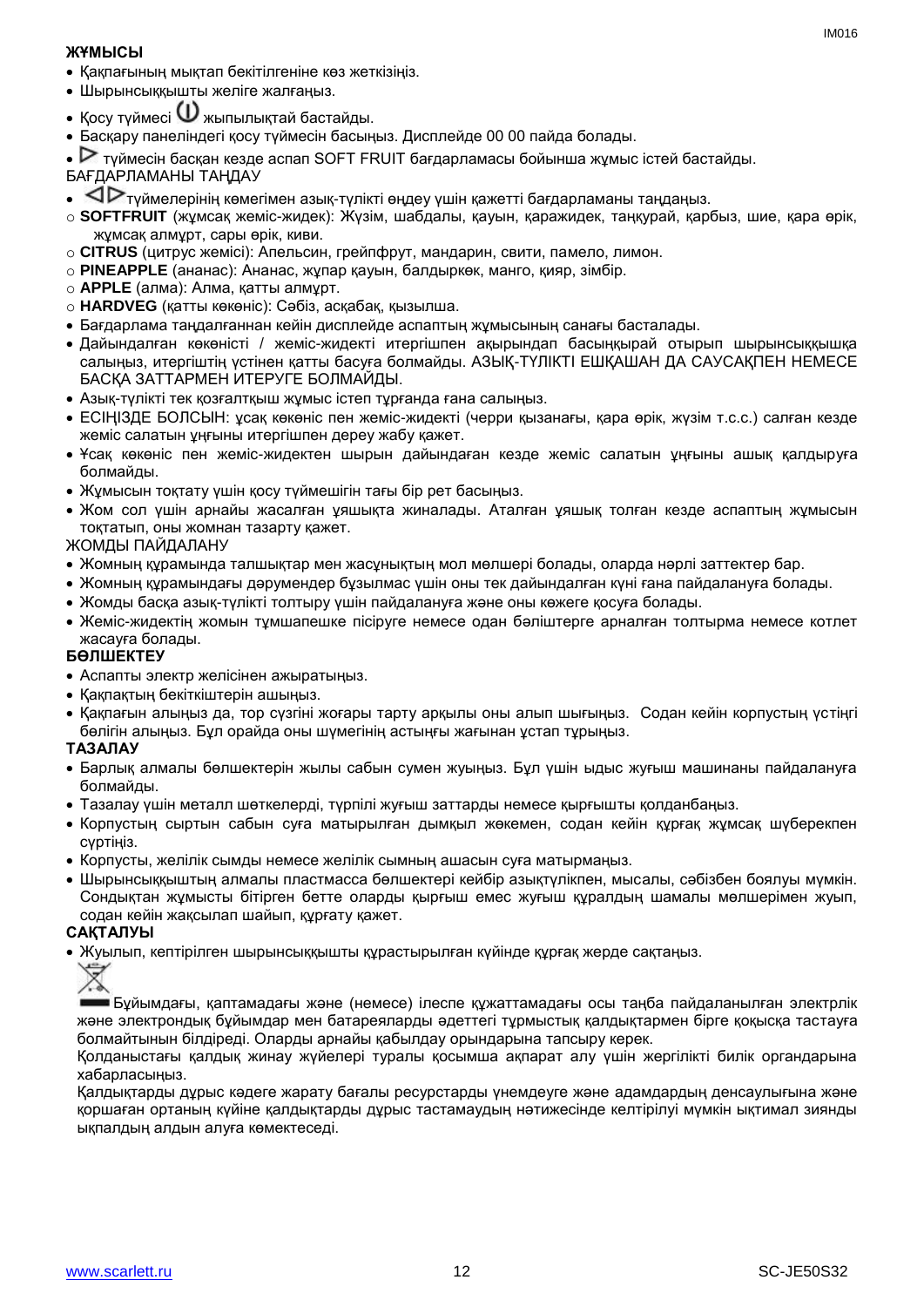#### **EST KASUTAMISJUHEND OHUTUSNÕUANDED**

- Enne esimest sisselülitamist kontrollige, kas tootele märgitud tehnilised andmed vastavad elektrivõrgu parameetritele.
- Seade on ette nähtud ainult kodukasutuseks vastavalt käesolevale kasutusjuhendile. Seade ei ole ette nähtud tööstuslikuks kasutamiseks.
- Kasutage seadet ainult siseruumides.
- Lülitage seade vooluvõrgust välja enne puhastamist või siis, kui Te seda ei kasuta.
- Elektrilöögi või süttimise vältimiseks ärge uputage seadet või toitejuhet vette või muudesse vedelikesse. Kui see on juhtunud, lülitage seade viivitamatult elektrivõrgust välja ja pöörduge selle kontrollimiseks teeninduskeskuse poole.
- Seadet ei tohi kasutada isikud (kaasa arvatud lapsed), kelle füüsilised, tunnetuslikud või vaimsed võimed on alanenud, või kellel puuduvad sellekohased kogemused ja teadmised, kui nad ei ole kontrolli all või kui neid ei ole juhendanud isik, kes vastutab nende ohutuse eest.
- Lapsed peavad olema järelevalve all, et nad ei saaks seadmega mängida.
- Ärge jätke seadet järelevalveta.
- Ärge kasutage tarvikuid, mis ei kuulu tarnekomplekti.
- Toitejuhtme vigastamise korral peab selle ohu vältimiseks vahetama tootja, tema volitatud teeninduskeskus või analoogiline kvalifitseeritud töötaja.
- Ärge püüdke seadet ise remontida. Rikete ilmnemise korral pöörduge lähima teeninduskeskuse poole.
- Jälgige, et toitejuhe ei puutuks kokku teravate servade ega kuumade pindadega.
- Ärge tõmmake toitejuhet, ärge keerutage seda kokku ega kerige millelegi.
- Ärge pange seadet kuumale gaasi- või elektripliidile, ärge paigutage seda soojusallikate lähedale.
- **Katkematu kasutamine üle 15 minuti on keelatud.**
- On keelatud võtta mahlapressi lahti, kui see on ühendatud elektrivõrku.
- Ärge puudutage seadme liikuvaid osi.
- Olge ettevaatlikud metallosadega need on väga teravad.
- Enne seadme sisselülitamist veenduge, et kaas on kindlalt fikseeritud. Teie seade on varustatud turvasüsteemiga, mis lülitab selle automaatselt välja, kui kaas on valesti paigaldatud.
- Keelatud on lükata toiduaineid mahlapressi sõrmedega. Kui puuviljatükikesed on sisestamisavasse kinni jäänud, kasutage tõukurit. Kui see ei õnnestu, lülitage mootor välja, eemaldage seade elektrivõrgust, võtke see lahti ning puhastage ummistunud kohtad.
- Enne seadme lahtivõtmist ja puhastamist lülitage see alati vooluvõrgust välja. Kõik pöörlevad osad ja mootor peavad olema täielikult seiskunud.
- Iga kord pärast töö lõpetamist lülitage seade tingimata välja.
- Ärge koormake seadet toiduainetega üle.
- Ei ole soovitatav jätta mahlapress tühikäigul sisselülitatuks üle 1 minuti.
- Kui toode on olnud mõnda aega temperatuuril alla 0 ºC, tuleb seda hoida enne sisselülitamist toatemperatuuril vähemalt 2 tundi.
- Tootja jätab endale õiguse teha toote konstruktsiooni väikesi muudatusi, mis ei mõjuta oluliselt selle ohutust, töövõimet ja funktsionaalsust.
- Valmistamiskuupäev on märgitud tootele ja/või pakendile, samuti sellega kaasas olevatele dokumentidele.

#### **TÖÖKS VALMISTUMINE**

- Võtke seade pakendist välja ja kontrollige, et toode ega tarvikud ei ole vigastatud.
- Peske hoolikalt toiduainetega kokkupuutuvad osad ja kuivatage need. Väljastpoolt puhastage korpus pehme, veidi niiske lapiga.

#### TOIDUAINETE ETTEVALMISTAMINE

- Peske köögiviljad/puuviljad hoolikalt puhtaks.
- Pressige mahla ainult värsketest saadustest.
- Maksimaalselt kasuliku mahla saamiseks kasutage hooajasaadusi.
- Enne kui pressida mahla saadustest, millel on kõva või mittesöödav koor (näiteks mangost, melonist, arbuusist, ananassist), eemaldage neilt koor.
- Enne kui pressida mahla kõvade seemnete või kividega saadustest (nektariinid, virsikud, mango, aprikoosid, ploomid ja kirsid) tuleb neist eelnevalt seemned eemaldada.

**KOKKUPANEK** 

- Enne seadme kokkupanekut veenduge, et mootor on välja lülitatud ja seade on vooluvõrgust eemaldatud.
- Ühendage mahlapressi ülaosa korpusega, seades märgid kohakuti.
- TÄHELEPANU: seadme kokkupanekul tuleb tähelepanelikult jälgida, et märgid läheksid kohakuti. Vastasel juhul seade tööle ei hakka.
- Paigaldage võrkfilter ja keerake seda päripäeva, kuni see läheb paika.
- Pange peale läbipaistev kaas ja pingutage fiksaatorid.
- Asetage mahlaklaas tila alla nii, et tila läheks mahlaklaasi kaane avasse.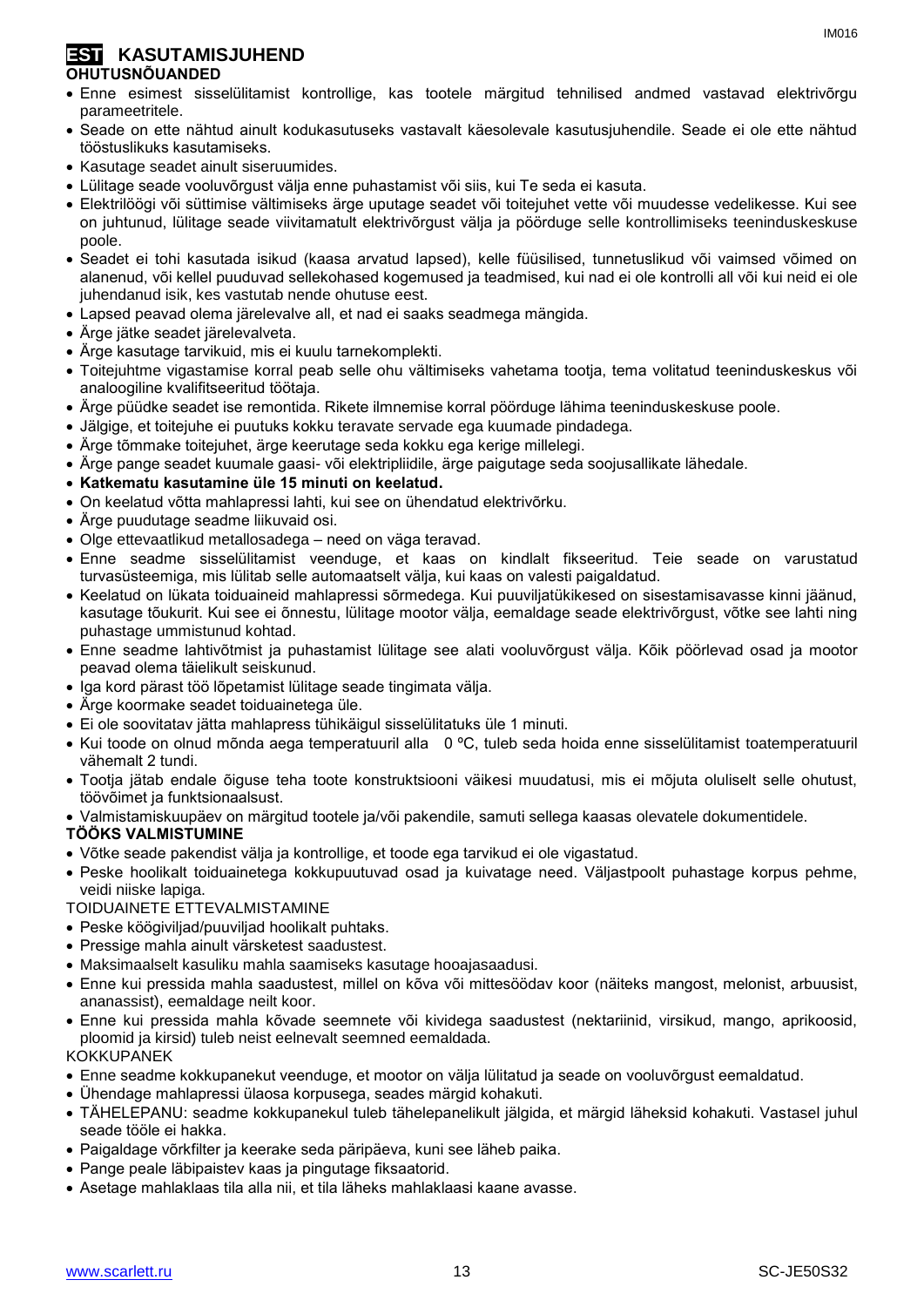#### LAPSELUKU FUNKTSIOON

 Seade on varustatud süsteemiga, mis kaitseb selle juhusliku sisselülitamise eest. Enne kui mahlapress sisse lülitada, tuleb hoida sisse- ja väljalülitusnuppu mõne sekundi vältel alla vajutatuna. Alles pärast seda hakkab seade tööle.

#### **KASUTAMINE**

- Veenduge, et kaas on kindlalt fikseeritud.
- Ühendage mahlapress vooluvõrku.
- $\bullet$  Sisselülitamisnupp $\bigcup$ hakkab vilkuma.
- Vajutage sisselülitamisnuppu juhtimispaneelil. Näidikule ilmub 00 00.
- $\bullet$  Kui vajutada nuppu $\triangleright$ , hakkab seade tööle programmiga SOFTFRUIT.

#### PROGRAMMI VALIK

- Nuppudega  $\triangleleft$  valige toiduainete töötlemiseks vajalik programm.
- o **SOFTFRUIT** (pehmed puuviljad): viinamarjad, virsikud, melon, mustikad, vaarikad, arbuus, kirsid, ploomid, pehmed pirnid, aprikoosid, kiivid.
- o **CITRUS** (tsitruselised): apelsinid, greibid, mandariinid, sviitid, pomelod, sidrunid.
- o **PINEAPPLE** (ananass): ananass, muskaatmelon, seller, mango, kurk, ingver.
- o **APPLE** (õun): õunad, kõvad pirnid.
- o **HARDVEG** (kõvad köögiviljad): porgand, kõrvits, peet.
- Pärast programmi valimist hakkab näidik mõõtma seadme töötamisaega.
- Pange ettevalmistatud köögi- või puuviljad mahlapressi, surudes kergelt tõukuriga. Tõukurit ei tohi tugevasti vajutada. ÄRGE MINGIL JUHUL TEHKE SEDA SÕRMEDE VÕI KÕRVALISTE ESEMETEGA.
- Pange toiduained seadmesse ainult siis, kui mootor töötab.
- TÄHELEPANU: kui kasutatakse väikesi köögi- ja puuvilju (kirsstomateid, ploome, viinamarju jne), tuleb sisestamisava sulgeda kohe tõukuriga.
- Ei ole lubatud jätta sisestamisava lahti, kui mahla valmistatakse väikestest köögi- ja puuviljadest.
- Seadme peatamiseks vajutage uuesti sisselülitamisnuppu.
- Tekkivad jäägid kogunevad spetsiaalsesse nõusse. Kui nõu täis saab, tuleb seade seisma panna ja see tühjendada.

JÄÄKIDE KASUTAMINE

- Mahla pressimisel tekkivad jäägid sisaldavad rikkalikult kiudaineid ja tselluloosi, milles on toitaineid.
- Jääkevõib kasutada ainult samal päeval, et vältida vitamiinide lagundumist.
- Mahlapressimisjääke võib kasutada peenestatult koos muude toiduainetega ja lisada neid näiteks suppidesse.
- Puuviljajääke võib küpsetada või valmistada neist täidis pirukate või kotlettide jaoks.

#### **LAHTIVÕTMINE**

- Eemaldage seade vooluvõrgust.
- Avage kaane fiksaatorid.
- Eemaldage kaas, võtke välja võrkfilter, tõmmates seda üles. Seejärel võtke lahti korpuse ülaosa. Sealjuures hoidke seda kinni alt, tilast.

#### **PUHASTAMINE**

- Peske kõik lahtivõetavad osad puhtaks sooja vee ja seebiga. Ärge kasutage selleks nõudepesumasinat.
- Ärge kasutage puhastamiseks metallharju, abrasiivseid pesuvahendeid ega liivapaberit.
- Väljastpoolt pühkige korpus puhtaks seebiveega niisutatud käsnaga, seejärel kuiva ja pehme salvrätiga.
- Ärge uputage korpust, võrgujuhet või selle pistikut vette.
- Mahlapressi lahtivõetavad plastosad võivad omandada värvuse kokkupuutel mõnede toiduainetega, näiteks porgandiga. Seepärast tuleb kohe pärast kasutamise lõpetamist pesta läbi mitteabrasiivse pesuvahendiga ning seejärel hoolikalt loputada ja kuivatada.

#### **HOIDMINE**

Hoidke pestud ja kuivatatud mahlapressi kokkupanduna kuivas kohas.



See sümbol tootel, pakendil ja/või seadmega kaasas olevatel dokumentidel tähendab, et kasutatud elektrija elektroonikatooteid ning patareisid ei tohi visata olmejäätmete hulka. Need tuleb viia spetsiaalsetesse vastuvõtupunktidesse.

Lisainfo saamiseks olemasolevate jäätmekogumissüsteemide kohta pöörduge kohalike omavalitsuste poole. Õige hävitamine aitab säästa väärtuslikke ressursse ning vältida võimalikku ebaõigest jäätmekäitlusest tulenevat negatiivset mõju inimeste tervisele ja keskkonnale.

### **LV LIETOŠANAS INSTRUKCIJA**

#### **DROŠĪBAS NOTEIKUMI**

- Pirms pirmās ieslēgšanas pārbaudiet, vai tehniskie raksturojumi, kas norādīti uz izstrādājuma, atbilst elektrotīkla parametriem.
- Izmantot tikai sadzīves vajadzībām saskaņā ar šo Lietošanas instrukciju. Ierīce nav paredzēta ražošanas vajadzībām.
- Neizmantot ārpus telpām.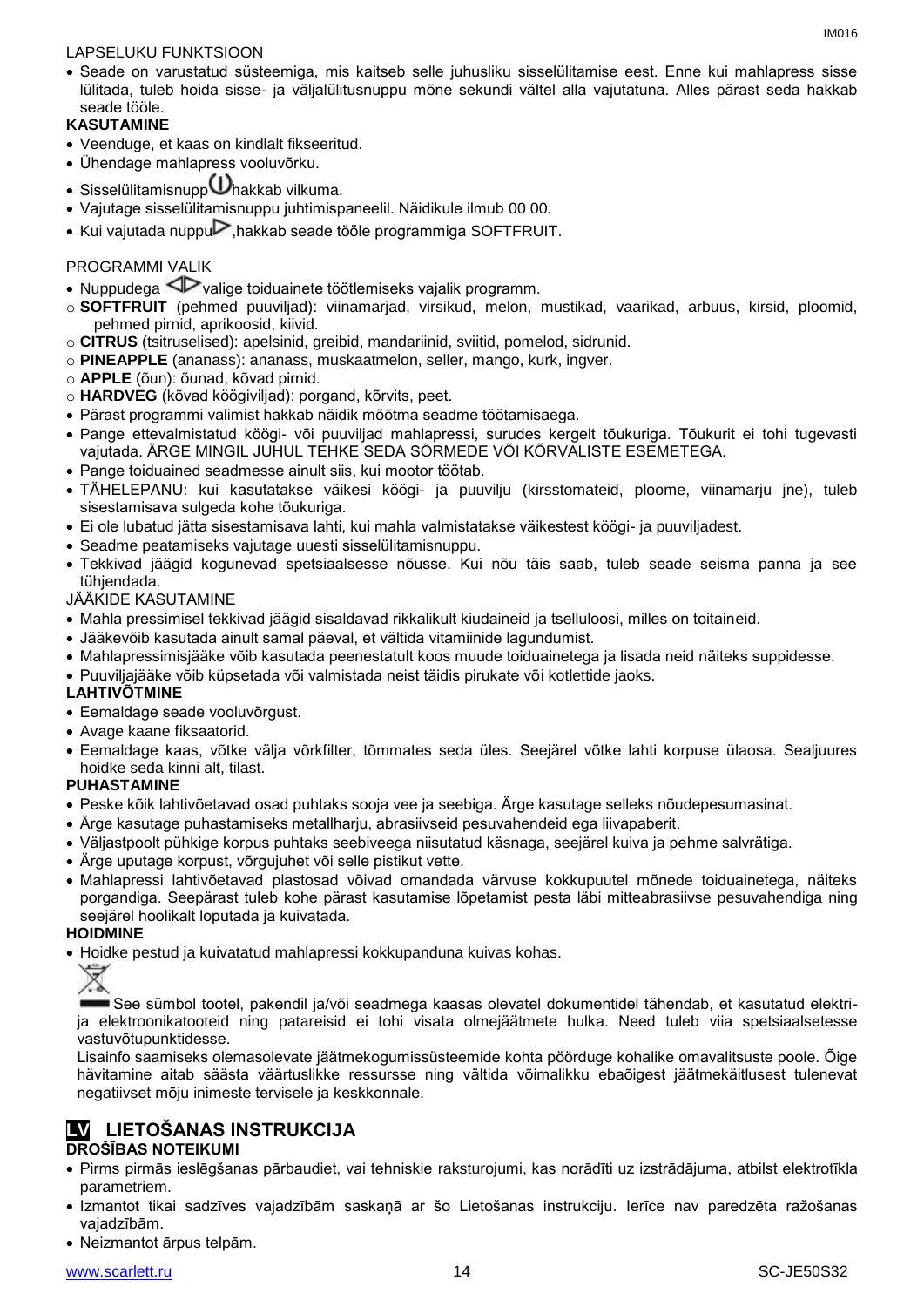- Vienmēr atvienojiet ierīci no elektrotīkla pirms tīrīšanas un ja ierīce netiek izmantota.
- Lai nepieļautu elektriskās strāvas triecienu un aizdegšanos, nemērciet ierīci un barošanas vadu ūdenī vai citos šķidrumos. Ja tas ir noticis, nekavējoties atvienojiet ierīci no elektrotīkla un pārbaudiet to Servisa centrā.
- Ierīce nav paredzēta izmantošanai personām (ieskaitot bērnus) ar pazeminātām fiziskām, emocionālām vai intelektuālām spējām vai personām bez dzīves pieredzes vai zināšanām, ja viņas nekontrolē vai neinstruē ierīces lietošanā persona, kas atbild par viņu drošību.
- Bērni ir jākontrolē, lai nepieļautu spēlēšanos ar ierīci.
- Neatstājiet ieslēgtu ierīci bez uzraudzības.
- Neizmantojiet piederumus, kas neietilpst piegādes komplektā.
- Barošanas vada bojājuma gadījumā, drošības pēc, tā nomaiņa jāuztic ražotājam vai tā pilnvarotam servisa centram, vai arī analoģiskam kvalificētam personālam.
- Nemēģiniet pastāvīgi remontēt ierīci. Ja rodas ierīces darbības traucējumi, griezieties tuvākajā Servisa centrā.
- Sekojiet, lai barošanas vads nepieskartos asām malām un karstām virsmām.
- Nevelciet aiz barošanas vada, nepārgrieziet to un neaptiniet apkārt ierīcei vai citiem priekšmetiem.
- Nenovietojiet ierīci uz karstas gāzes vai elektriskās plīts, kā arī siltuma avotu tuvumā.
- **Nav pieļaujama ierīces nepārtraukta darbība ilgāk par 15 minūtēm.**
- Aizliegts izjaukt sulu spiedi, ja tā ir pievienota elektrotīklam.
- Nepieskarieties ierīces rotējošām daļām.
- Esiet uzmanīgi, izmantojot ierīces metāla daļas tās ir ļoti asas.
- Pirms ierīces ieslēgšanas pārliecinieties, ka vāks ir cieši piefiksēts. Ierīce ir aprīkota ar drošības sistēmu, kas automātiski izslēdz ierīci, ja vāks ir uzstādīts nepareizi.
- Aizliegts stumt produktus ar pirkstiem. Ja augļu gabaliņi ir iesprūduši iepildīšanas atverē, izmantojiet stampu. Ja tas nepalīdz, izslēdziet motoru un atvienojiet ierīci no elektrotīkla, izjauciet to un iztīriet.
- Katru reizi pirms izjaukšanas un tīrīšanas atvienojiet ierīci no elektrotīkla. Visām rotējošām daļām un motoram ir pilnībā jāapstājas.
- Katru reizi noteikti izslēdziet ierīci pēc lietošanas.
- Nepārslogojiet ierīci ar produktiem.
- Nav ieteicams atstāt sulu spiedi ieslēgtu tukšgaitā vairāk kā uz 1 minūti.
- Ja izstrādājums kādu laiku ir atradies temperatūrā zem 0ºC, pirms ieslēgšanas tas ir jāpatur istabas temperatūrā ne mazāk kā 2 stundas.
- Ražotājs patur sev tiesības bez papildu paziņojuma izdarīt izstrādājuma konstrukcijā nelielas izmaiņas, kas kardināli neietekmē tā drošību, darbspēju un funkcionalitāti.
- Ražošanas datums ir norādīts uz izstrādājuma un/vai iepakojuma, kā arī pavaddokumentos.

#### **SAGATAVOŠANA DARBAM**

- Atbrīvojiet ierīci no iepakojuma un pārbaudiet, vai izstrādājums un tā piederumi nav bojāti.
- Rūpīgi nomazgājiet daļas, kas saskarsies ar produktiem, un nožāvējiet tās. Korpusa ārpusi noslaukiet ar mīkstu mazliet mitru audumu.

#### PRODUKTU SAGATAVOŠANA

- Rūpīgi nomazgājiet dārzeņus / augļus.
- Spiediet sulu tikai no svaigiem produktiem.
- Lai iegūtu maksimāli veselīgu sulu, izmantojiet sezonas produktus.
- Pirms spiest sulu no produktiem ar cietu vai neēdamu mizu, tādiem kā mango, arbūzs, ananāss, nomizojiet tos.
- Pirms spiest sulu no produktiem ar cietām sēklām vai kauliņiem, tādiem kā nektarīni, persiki, mango, aprikozes, plūmes un ķirši, izņemiet no tiem kauliņus.

#### SALIKŠANA

- Pirms salikšanas pārliecinieties, ka motors ir izslēgts un ierīce ir atvienota no elektrotīkla.
- Uzstādiet sulu spiedes augšdaļu uz korpusa, savietojot atzīmes.
- UZMANĪBU: saliekot ierīci, stingri jāievēro, lai sakristu savienošanas atzīmes. Pretējā gadījumā ierīce nedarbosies.
- Uzstādiet tīklveida filtru un grieziet to pulksteņrādītāja virzienā, kamēr tas nostāsies vietā.
- Uzlieciet caurspīdīgo vāku un nostipriniet fiksatorus.
- Novietojiet sulas glāzi zem snīpīša tā, lai snīpītis atrastos sulas glāzes vāka atverē.

FUNKCIJA "AIZSARDZĪBA PRET BĒRNIEM"

 Ierīce ir aprīkota ar aizsardzības sistēmu pret nejaušu ieslēgšanu. Pirms sulu spiedes ieslēgšanas dažas sekundes jāpatur ieslēgšanas/ izslēgšanas poga. Tikai pēc tam ierīce sāks darboties.

#### **DARBĪBA**

- Pārliecinieties, ka vāks ir droši piefiksēts.
- Pievienojiet sulu spiedi elektrotīklam.
- Ieslēgšanas poga  $\mathbf 0$  sāks mirgot.
- Piespiediet ieslēgšanas pogu uz vadības paneļa. Displejā parādīsies 00 00.
- $\bullet$  Piespiežot pogu $\triangleright$ , ierīce sāks darboties programmā SOFT FRUIT.
- PROGRAMMAS IZVĒLE
- Ar pogām  $\triangle$  izvēlieties nepieciešamo produktu apstrādes programmu.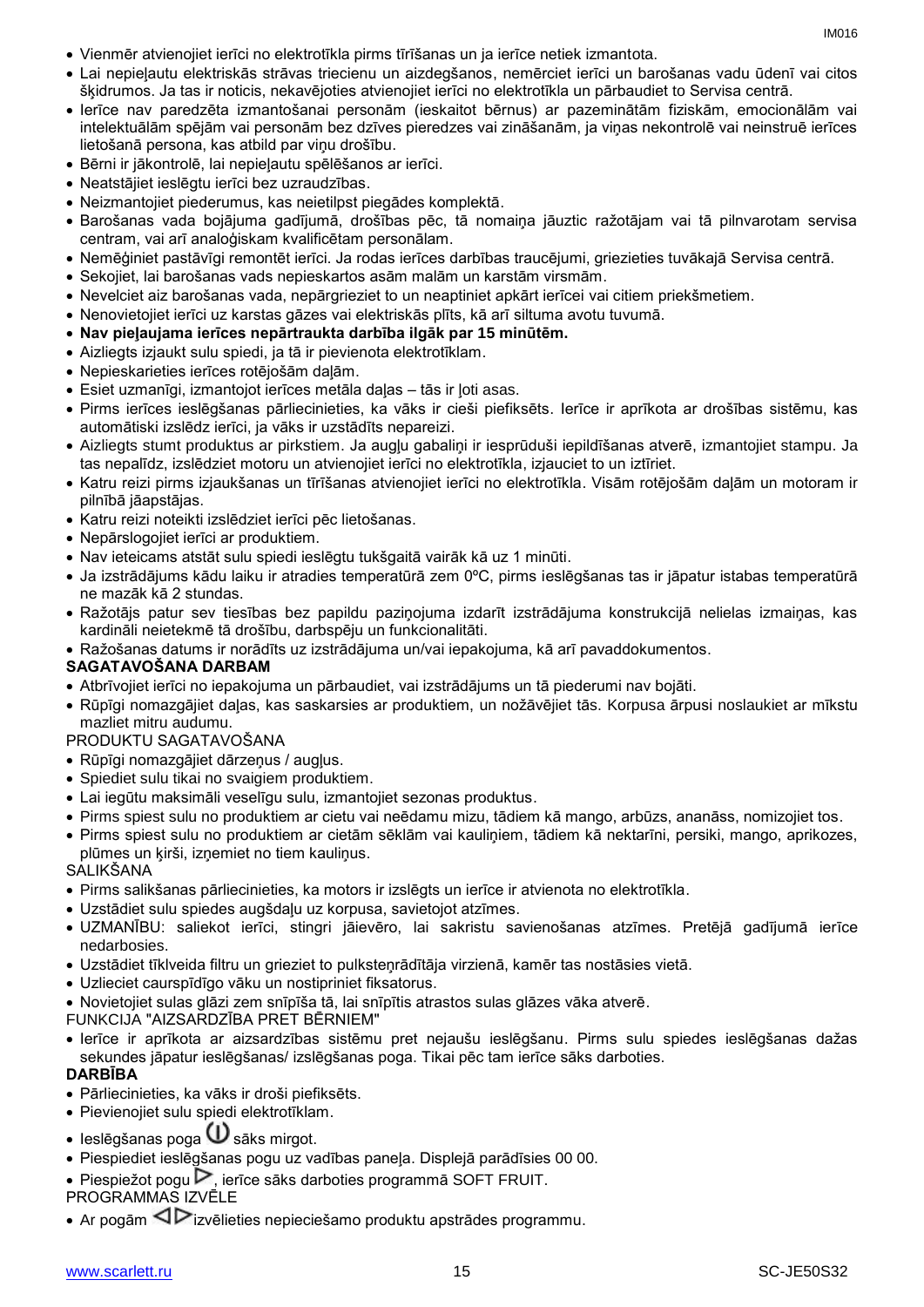IM016

- o **SOFTFRUIT** (mīksti augļi): Vīnogas, persiki, melones, mellenes, avenes, arbūzi, ķirši, plūmes, mīksti bumbieri, aprikozes, kivi.
- o **CITRUS** (citrusaugļi): Apelsīni, greipfrūti, mandarīni, svītiji, pamelo, citroni.
- o **PINEAPPLE** (ananāss): Ananāsi, muskatmelones, selerijas, mango, gurķi, ingvers.
- o **APPLE** (ābols): Āboli, cieti bumbieri.
- o **HARDVEG** (cieti dārzeņi): Burkāni, ķirbji, bietes.
- Pēc programmas izvēles displejā sāksies ierīces darbības laika skaitīšana.
- Iepildiet sagatavotos dārzeņus/ augļus sulu spiedē, mazliet piespiežot ar stampu, stipri spiest nedrīkst. NEKĀDĀ GADĪJUMĀ NEDARIET TO AR PIRKSTIEM UN NEPIEDEROŠIEM PRIEKŠMETIEM.
- Iepildiet produktus tikai motora darbības laikā.
- UZMANĪBU: Iepildot sīkus dārzeņus un augļus (ķirštomātus, plūmes, vīnogas u.c.) iepildīšanas atvere uzreiz jāaizver ar stampu.
- Nedrīkst atstāt iepildīšanas atveri atvērtu, gatavojot sulu no sīkiem dārzeņiem un augļiem.
- Lai apturētu ierīces darbību, piespiediet ieslēgšanas pogu vēl reiz.
- Izspaidas krājas speciālā nodalījumā. Piepildoties šim nodalījumam, ierīces darbs ir jāaptur un tā ir jāattīra o izspaidām.

#### IZSPAIDU IZMANTOŠANA

- Izspaidas ir bagātas ar lielu daudzumu šķiedras un šķiedrvielu, kas satur uzturvielas.
- Izspaidu turpmākā izmantošana ir iespējama tikai pagatavošanas dienā, lai saglabātos vitamīni.
- Ar izspaidām var pildīt citus produktus un pievienot tās zupām.
- Augļu izspaidas var sacept, kā arī izveidot no tiem pīrāgu pildījumu vai kotletes.

#### **IZJAUKŠANA**

- Atvienojiet ierīci no elektrotīkla.
- Atveriet vāka fiksatorus.
- Noņemiet vāku, izņemiet tīklveida filtru, pavelkot to uz augšu. Pēc tam noņemiet korpusa augšdaļu, vienlaikus pieturot to no apakšas aiz snīpīša.

#### **TĪRĪŠANA**

- Izmazgājiet visas noņemamās daļas ar siltu ūdeni un ziepēm. Neizmantojiet šim nolūkam trauku mazgājamo mašīnu.
- Tīrīšanai neizmantojiet metāla birstes, abrazīvos mazgāšanas līdzekļus vai smilšpapīru.
- Korpusa ārpusi noslaukiet ar ziepjūdenī samitrinātu sūkli, pēc tam ar sausu mīkstu salveti.
- Nemērciet korpusu, barošanas vadu vai kontaktdakšu ūdenī.
- Daži produkti, piemēram, burkāni, var nokrāsot sulu spiedes plastmasas daļas. Tāpēc uzreiz pēc darba beigām nomazgājiet tās ar nelielu neabrazīva līdzekļa daudzumu, pēc tam rūpīgi noskalojiet un nožāvējiet.

#### **GLABĀŠANA**

Nomazgātu un izžāvētu sulu spiedi glabājiet saliktā veidā sausā vietā.

Šis simbols uz izstrādājuma, iepakojuma un/vai pavaddokumentiem nozīmē, ka izlietotos elektriskos un elektroniskos izstrādājumus un baterijas nedrīkst izmest kopā ar parastajiem sadzīves atkritumiem. Tie ir jānodod specializētajos pieņemšanas punktos.

Lai iegūtu papildu informāciju par esošajām atkritumu savākšanas sistēmām, vērsieties pie vietējām varas institūcijām.

Pareiza utilizācija palīdzēs saglabāt vērtīgus resursus un novērst iespējamu negatīvu ietekmi uz cilvēku veselību un apkārtējās vides stāvokli, kas var rasties nepareizas atkritumu apsaimniekošanas rezultātā.

#### **LT VARTOTOJO INSTRUKCIJA SAUGUMO PRIEMONĖS**

- Prieš pirmąjį naudojimą patikrinkite, ar ant gaminio nurodytos techninės charakteristikos atitinka elektros tinklo parametrus.
- Prietaisą naudokite tik buitiniams tikslams, vadovaudamiesi šios Vartotojo instrukcijos nurodymais. Prietaisas nėra skirtas pramoniniam naudojimui.
- Nenaudoti už patalpos ribų.
- Prieš valydami prietaisą arba jo nesinaudodami, visada išjunkite jį iš elektros tinklo.
- Nenardinkite prietaiso į vandenį bei kitus skysčius, nes elektros srovė gali jus nutrenkti arba prietaisas gali užsidegti. Įvykus tokiai situacijai, išiunkite prietaisą iš elektros tinklo ir kreipkitės į Serviso centrą prietaisui patikrinti.
- Prietaisas nėra skirtas naudoti asmenims (įskaitant vaikus) su ribotais fiziniais, jutiminiais arba protiniais gebėjimais bei neturintiems pakankamų žinių ar patirties, nebent jie yra prižiūrimi arba veikia pagal už jų saugumą atsakingo asmens nurodymus.
- Vaikai turi būti prižiūrimi, jiems negalima leisti žaisti su prietaisu.
- Nepalikite įjungto prietaiso be priežiūros.
- Nenaudokite į pristatymo komplektą neįeinančių reikmenų.
- Maitinimo laidui sugedus jį keisti leidžiama tik gamintojui arba jo įgaliotam Serviso centrui, arba analogiškiems kvalifikuotiems darbuotojams – pavojams išvengti.
- Nebandykite savarankiškai taisyti prietaiso. Atsiradus nesklandumams kreipkitės į artimiausią Serviso centrą.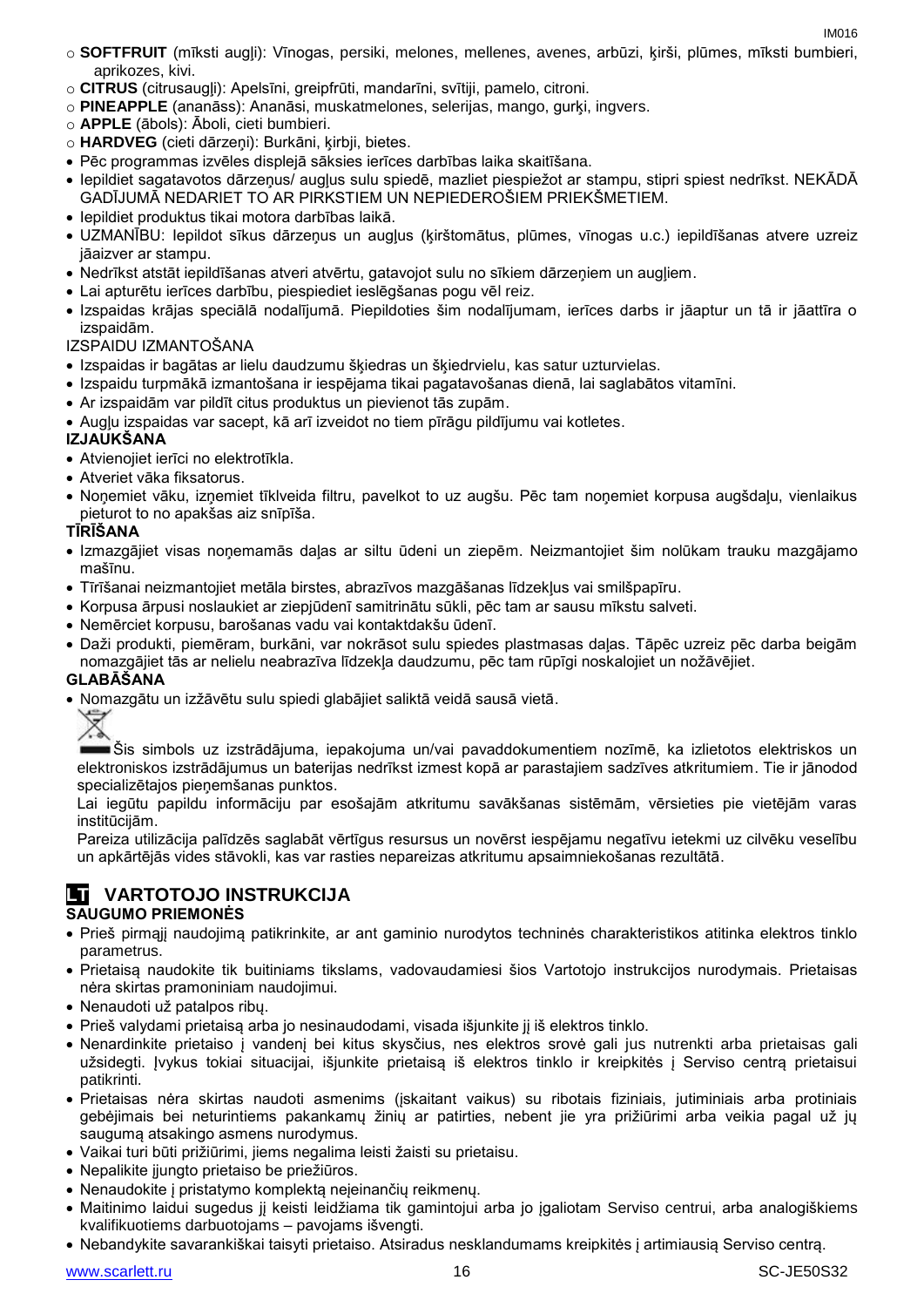- Pasirūpinkite, kad elektros laidas neliestų aštrių kampų ir karštų paviršių.
- Netraukite už maitinimo laido, nepersukinėkite jo bei nevyniokite aplink kitus daiktus.
- Nestatykite prietaiso ant karštos elektrinės ar dujinės viryklės ir šalia šilumos šaltinių.
- **Maksimalus leistinas prietaiso veikimo laikas be pertraukų – ne daugiau kaip 15 minučių.**
- Draudžiama ardyti sulčiaspaudę, kai jį yra įjungta į elektros tinklą.
- Draudžiama liesti judančias prietaiso dalis.
- Būkite atsargūs naudodami metalines dalis jos labai aštrios.
- Prieš įjungdami prietaisą įsitikinkite, kad jo dangtelis patikimai užfiksuotas. Jūsų prietaise yra įrengta saugumo sistema, kuri automatiškai išjungs prietaisą, jei dangtelis buvo neteisingai uždarytas.
- Draudžiama stumti produktus pirštais. Jeigu vaisių gabaliukai užstrigo įkrovimo angoje, pasinaudokite stūmikliu. Jeigu tai nepadėjo, išjunkite prietaisą, ištraukite laidą iš elektros lizdo, išardykite prietaisą ir išvalykite užsikimšusias vietas.
- Kiekvieną kartą prieš ardydami ir valydami prietaisą išjunkite jį iš elektros tinklo. Visos sukamosios dalys ir variklis turi pilnai sustoti.
- Kiekvieną kartą baigę darbą būtinai išjunkite prietaisą iš elektros tinklo.
- Neperkraukite prietaiso produktais.
- Nerekomenduojama palikti įjungtą sulčiaspaudę be įkrautų produktų ilgiau kaip 1 minutę.
- Jeigu gaminys kurį laiką buvo saugomas žemesnėje nei 0 ºC temperatūroje, prieš įjungdami prietaisą palaukite, kol jis sušils iki kambario temperatūros (ne mažiau kaip 2 valandas).
- Gamintojas pasilieka teisę be atskiro perspėjimo nežymiai keisti gaminio konstrukciją kardinaliai nekeičiant jo saugumo, funkcionalumo bei esminių savybių.
- Pagaminimo data nurodyta ant gaminio ir/arba ant pakuotės bei lydinčiose dokumentuose.

#### **PASIRUOŠIMAS**

- Išpakuokite prietaisą ir patikrinkite, ar jis ir jo reikmenys nepažeisti.
- Kruopščiai išplaukite dalis, kurios liesis su produktais, ir išdžiovinkite jas. Iš išorės korpusą nuvalykite minkštu ir truputi drėgnu skudurėliu.

#### PRODUKTŲ PARUOŠIMAS

- Kruopščiai nuplaukite vaisius/daržoves.
- Sultis spauskite tik iš šviežių produktų.
- Norėdami gauti maksimaliai naudingas sultis, naudokite sezoninius produktus.
- Prieš spausdami sultis iš produktų su kieta ar nevalgoma žievele (mango, melionų, arbūzų, ananasų), nulupkite jų žievelę.
- Prieš spausdami sultis iš produktų su kietais kauliukais ar sėklomis (nektarinų, persikų, mango, abrikosų, slyvų ir vyšnių), išimkite kauliukus.

SURINKIMAS

- Prieš surinkdami prietaisą įsitikinkite, kad variklis neveikia ir prietaisas yra išjungtas iš elektros tinklo.
- Pastatykite viršutinę sulčiaspaudės dalį ant korpuso ir sujunkite juos, kad markeriai sutaptų.
- DĖMESIO: surinkus prietaisą jo dalių sujungimo markeriai turi sutapti, kitaip prietaisas neveiks.
- Idėkite tinklinį filtrą ir sukite jį pagal laikrodžio rodyklę, kol jis neatsistos į vietą.
- Užmaukite skaidrų dangtelį ir užsekite fiksatorius.
- Pastatykite stiklinę sultims po snapeliu tokiu būdu, kad snapelis įeitų į stiklinės dangtelyje esančią angą.
- FUNKCIJA "APSAUGA NUO VAIKŲ"
- Sulčiaspaudėje yra įrengta apsaugos nuo atsitiktinio įjungimo sistema. Prieš įjungdami sulčiaspaudę kelioms sekundėms prispauskite įjungimo/išjungimo mygtuką, tik po to prietaisas pradės veikti.
- **VEIKIMAS**
- Įsitikinkite, kad sulčiaspaudės dangtelis patikimai užfiksuotas.
- Jjunkite sulčiaspaudę į elektros tinklą.
- $\bullet$  Jjungimo mygtukas  $\textcircled{\iota}$  pradės mirksėti.
- Paspauskite valdymo skydelyje esantį įjungimo mygtuką. Vaizduoklyje užsidegs užrašas 00 00.
- Paspaudus mygtuką  $\triangleright$  prietaisas pradės veikti SOFT FRUIT programoje.

#### PROGRAMOS PASIRINKIMAS

- Mygtukais  $\triangle$  pasirinkite reikiamą produktų apdorojimo programą.
- o **SOFTFRUIT** (minkšti vaisiai): Vynuogės, persikai, melionai, mėlynės, avietės, pomidorai, arbūzai, vyšnios, slyvos, minkštos kriaušės, abrikosai, kiviai.
- o **CITRUS** (citrusiniai vaisiai): Apelsinai, greipfrutai, mandarinai, saldainiukai (mažieji greipfrutai), pomelo (didieji greipfrutai), citrinos.
- o **PINEAPPLE** (ananasai): Ananasai, muskato melionas, salierai, mango, agurkai, imbierai.
- o **APPLE** (obuoliai): Obuoliai, kietos kriaušės.
- o **HARDVEG** (kietos daržovės): Morkos, moliūgai, burokėliai.
- Programai pasirinkus vaizduoklyje prasidės prietaiso veikimo laiko atskaitymas.
- Įkraukite paruoštas daržoves/vaisius į sulčiaspaudę, truputi prispausdami juos stūmikliu. JOKIU BŪDU NEDARYKITE TO PIRŠTAIS BEI NENAUDOKITE ŠIAM TIKSLUI PAŠALINIŲ DAIKTŲ.
- Produktus dėkite tik varikliui veikiant.
- DĖMESIO: įkraunant smulkias daržoves ir vaisius (vyšninius pomidorus, slyvas, vynuoges ir kt.) reikia iškart uždengti įkrovimo angą stūmikliu.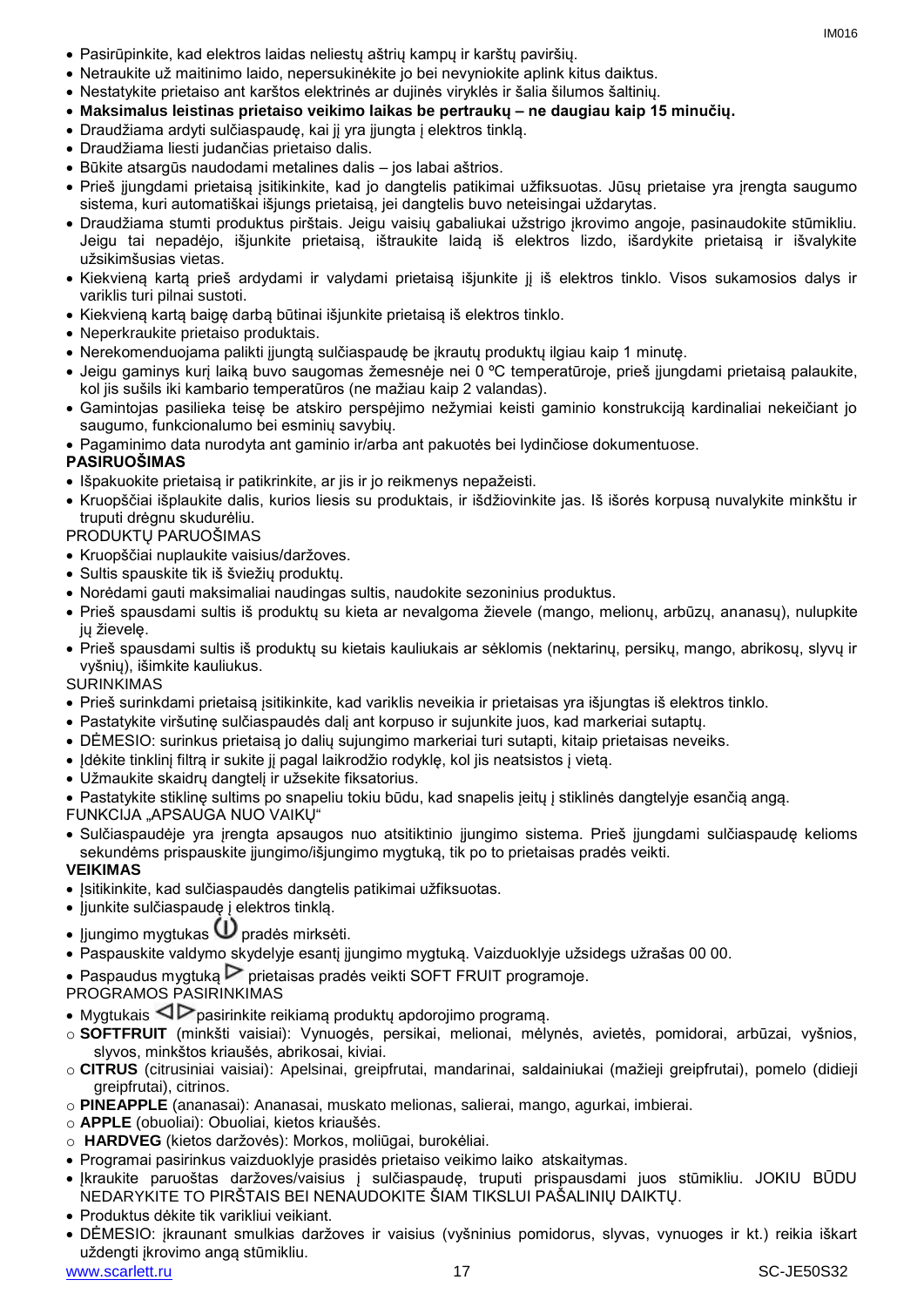- Gaminant sultis iš smulkių vaisių ir daržovių neleidžiama palikti įkrovimo angą neuždarytą.
- Norėdami baigti darbą, paspauskite įjungimo mygtuką dar kartą.
- Išspaudos surenkamos specialiame konteineryje išspaudoms surinkti. Šiam konteineriui užsipildžius išjunkite sulčiaspaudę ir ištuštinkite talpą.

IŠSPAUDŲ PANAUDOJIMAS

- Išspaudose gausu skaidulų ir ląstelienos, kuriuose daug maistingųjų medžiagų.
- Visiems išspaudose esantiems vitaminams išsaugoti naudoti išspaudas galima tik tą pačią dieną.
- Išspaudomis galima įdaryti kitus produktus bei naudoti jas kaip priedą sriuboms gaminti.
- Iš vaisių išspaudų galima padaryti apkepą, įdarą pyragams ir net kotletas.

#### **IŠARDYMAS**

- Išjunkite prietaisa iš elektros tinklo.
- Atidarykite dangtelio fiksatorius.
- Nuimkite dangtelį, ištraukite tinklinį filtrą, patraukus jį į viršų, po to nuimkite viršutinę korpuso dalį, prilaikydami ją iš apačios už snapelį.

#### **VALYMAS**

- Išplaukite visas nuimamas dalis šiltu vandeniu su muilu. Nenaudokite tam indų plovimo mašinos.
- Sulčiaspaudės valymui nenaudokite metalinių šepetėlių, šveitimo miltelių ir švitro.
- Iš išorės korpusą nuvalykite drėgna kempine su muiliniu vandeniu ir nusausinkite minkštu skudurėliu.
- Nenardinkite korpuso, maitinimo laido arba šakutės į vandenį.
- Kai kurie produktai, pvz. morkos, gali nudažyti plastmasines sulčiaspaudės dalis, todėl jas verta iškart baigus darbą išplauti su nedideliu kiekiu švelnios valymo priemonės, kruopščiai išskalauti ir išdžiovinti.

#### **SAUGOJIMAS**

Išplautą, išdžiovintą ir surinktą sulčiaspaudę laikykite sausoje vietoje



Šis simbolis ant gaminio, jo pakuotės ir/arba lydinčiose dokumentuose reiškia, jog naudotus elektros ir elektroninius prietaisus bet baterijas draudžiama išmesti kartu su kitomis buitinėmis atliekomis. Juos reikia priduoti į specializuotus priėmimo punktus.

Papildomą informaciją apie jūsų šalyje veikiančias atliekų tvarkymo sistemas galima gauti vietinės valdžios institucijose.

Teisingas atliekų tvarkymas leidžia sutaupyti vertingus išteklius ir užkirsti kelią galimam neigiamam poveikiui žmogaus sveikatai, kuris gali atsirasti neteisingai tvarkant atliekas.

#### **H HASZNALATI UTASÍTÁS FONTOS BIZTONSÁGI INTÉZKEDÉSEK**

- Első használat előtt ellenőrizze, hogy megfelelnek-e a terméken feltüntetett műszaki adatok az elektromos hálózat paramétereinek.
- Kizárólag háztartási célokra használható jelen Használati útmutatónak megfelelően. A készülék nem alkalmas ipari használatra.
- Ne használja szabadban.
- Tisztítás előtt vagy használaton kívül mindig áramtalanítsa a készüléket.
- Áramütés és tűzeset elkerülés érdekében ne merítse a készüléket vagy hálózati vezetékét vízbe vagy egyéb folyadékba. Ha ez megtörtént, azonnal áramtalanítsa a készüléket és forduljon szervizbe, hogy ellenőrizzék a készüléket.
- A készüléket ne használják elégtelen fizikai, érzéki vagy szellemi képességű személyek (beleértve a gyerekeket is), illetve megfelelő tapasztalattal vagy ismerettel nem rendelkező személyek felügyelet nélkül illetve, ha nem részesültek kioktatásban a készülék használata kapcsán a biztonságukért felelős személy által.
- A készülékkel való játszás elkerülése érdekében a gyerekeket tartsa felügyelet alatt.
- Ne hagyja a bekapcsolt készüléket felügyelet nélkül.
- Ne használjon olyan tartozékokat, melyeket a készlet nem tartalmaz.
- Az elektromos vezeték megkárosodása esetén a kockázatok elkerülése érdekében végezze annak cseréjét a gyártó vagy az általa meghatalmazott szervizközpont vagy megfelelő képzettséggel rendelkező személyzet.
- Ne próbálja önállóan megjavítani a készüléket. Ha rendellenesség fordul elő, forduljon a legközelebbi szervizközpontba.
- Figyeljen arra, hogy az elektromos vezeték ne érintkezzen éles szélekkel és forró felületekkel.
- Az elektromos vezetéket ne húzza, ne csavarja és semmire ne tekerje fel.
- Ne helyezze a készüléket meleg gáz- vagy elektromos tűzhelyre, ill. hőforrás közelébe.
- **15 percnél hosszabb folyamatos működés nem megengedett.**
- Az áramosított gyümölcsfacsarót szétszerelni tilos.
- Ne érintkezzen a készülék mozgó alkatrészeivel.
- Legyen óvatos a fémalkatrészek kezelésekor, mivel azok nagyon élesek.
- A készülék bekapcsolása előtt győződjön meg arról, hogy a fedél megbízhatóan rögzítve van. A készüléke olyan biztonsági rendszerrel van ellátva, amely automatikusan kikapcsolja a készüléket, ha a fedél nem megfelelően van felszerelve.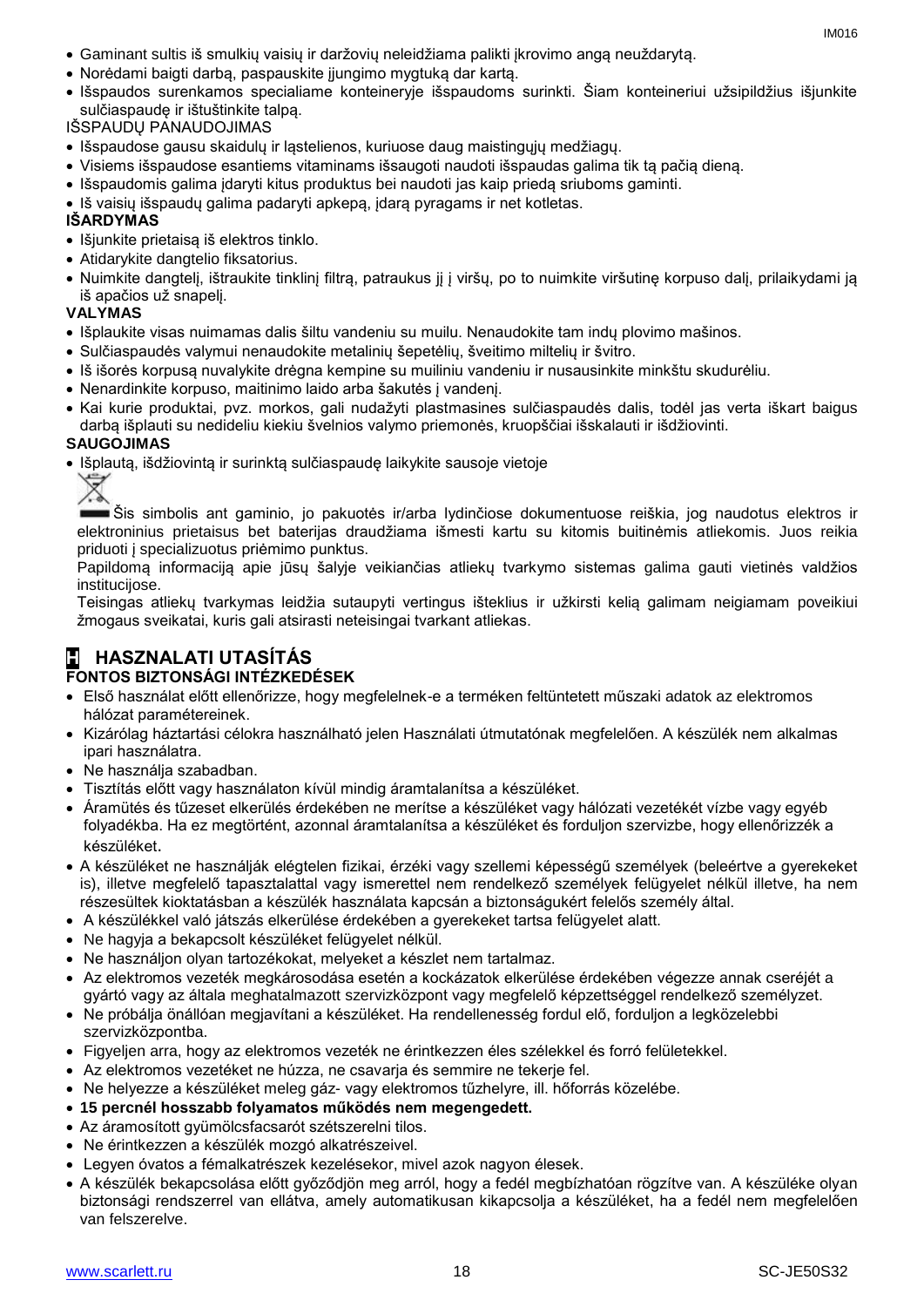- A termékeket ujjal lenyomkodni tilos. Ha a gyümölcsdarabok elakadtak a termékadagoló nyílásban, használja a tolórudat. Ha ez nem segít, állítsa le a motort, áramtalanítsa a készüléket, szerelje szét és tisztítsa meg az eltömődött részeit.
- Mindegyik szétszerelés és tisztítás előtt áramtalanítsa a készüléket. Minden forgóalkatrésznek és a motornak teljesen le kell állnia.
- A működés befejeztével minden alkalomkor feltétlenül kapcsolja ki a készüléket.
- Ne terhelje túl a készüléket termékekkel.
- A gyümölcsfacsarót egy percnél tovább nem ajánlott termék nélkül bekapcsolva hagyni.
- Ha a készülék bizonyos ideig 0ºC fok alatti hőmérsékleten tartózkodott, bekapcsolás előtt legalább 2 órán belül szobahőmérsékleten kell tartani.
- A gyártó fenntartja maga után a jogot további értesítés nélkül jelentéktelen módosításokat bevinni a termék szerkezetébe, alapvetően nem befolyásolva annak biztonságát, működőképességét és funkcionalitását.
- A gyártás időpontja a terméken és/vagy a csomagoláson szerepel, valamint a kísérő dokumentációban.

#### **ELŐKÉSZÜLETEK**

- Csomagolja ki a készüléket és ellenőrizze nem sérült-e a készülék és tartozékai.
- Alaposan mossa át a termékekkel érintkező részeket, szárítsa meg őket. A készüléktestet kívülről törölje meg puha, enyhén nedves törlőkendővel.

TERMÉKEK ELŐKÉSZÍTÉSE

- A zöldségeket/gyümölcsöket alaposan mossa meg.
- Kizárólag friss termékeket használjon.
- Maximálisan hasznos gyümölcsléhez használjon szezonális termékeket.
- Mielőtt kemény vagy ehetetlen héjú termékből (pl., mangó, sárgadinnye, görögdinnye, ananász) kíván gyümölcslét készíteni, tisztítsa meg azokat a héjától.
- Mielőtt kemény magvú termékből (pl. nektarin, őszibarack, mangó, sárgabarack, szilva és meggy) kíván gyümölcslét készíteni, előzetesen távolítsa el a magvát.

ÖSSZESZERELÉS

- Összeszerelés előtt győződjön meg arról, hogy a motor kikapcsolva és a készülék áramtalanítva van.
- Állítsa fel a gyümölcsfacsaró felső részét a készüléktestre, egyesítve a csatlakozási helyzetjelzőket.
- FIGYELEM: összeszereléskor feltétlenül figyeljen arra, hogy a csatlakozási helyzetjelzők egybeessenek. Ellenkező esetben a készülék nem fog működni.
- Helyezze fel a szűrőt és fordítsa el óramutató járásával megegyező irányba, amíg be nem áll a helyére.
- Helyezze fel az átlátszó fedőt és rögzítse le a fedélrögzítők segítségével.
- Helyezze a kelyhet a gyümölcslé-kiöntő alá úgy, hogy a kiöntő illeszkedjen a kehely fedelén lévő nyílással. GYEREKZÁR FUNKCIÓ
- A készülék véletlen bekapcsolást gátló védelmi rendszerrel van ellátva. Mielőtt bekapcsolná a gyümölcsfacsarót, néhány másodpercig tartsa a be-/kikapcsoló gombot. Csak ezt követően kezd a készülék működni. **MŰKÖDÉS**
- Győződjön meg arról, hogy a fedél megbízható módon van rögzítve.
- Áramosítsa a készüléket.
- $\bullet$  A  $\bullet$  bekapcsoló gomb elkezd pislogni.
- A vezérlőpadon nyomja meg a bekapcsoló gombot. A kijelzőn megjelenik a 00 00 felirat.
- $A \triangleright$  gomb megnyomásakor a készülék SOFT FRUIT programban kezd működni.

#### **PROGRAMVÁLASZTÁS**

- A  $\triangleleft\triangleright$  gombokkal válassza ki a szükséges termékfeldolgozó programot.
- o **SOFTFRUIT** (lágy gyümölcsök): Szőlő, őszibarack, sárgadinnye, áfonya, málna, görögdinnye, meggy, szilva, lágy körte, sárgabarack, kivi.
- o **CITRUS** (citrusfélék): Narancs, grépfrút, mandarin, pomelót, citrom
- o **PINEAPPLE** (ananász): Ananász, sárgadinnye, zeller, mangó, uborka, gyömbér.
- o **APPLE** (alma): Alma, kemény körte.
- o **HARDVEG** (kemény zöldségek): Sárgarépa, sütőtök, cékla.
- Programválasztás után a kijelzőn megjelenik a készülék működési idejének visszaszámlálása.
- Az elkészített zöldségeket/gyümölcsöket helyezze a gyümölcsfacsaró gépbe, és enyhén nyomja le a tolórúddal, a tolórudat erősen nyomni tilos. SEMMI ESETBEN SE VÉGEZZE EZT A MŰVELETET AZ UJJÁVAL VAGY IDEGEN TÁRGYAKKAL.
- A termékeket kizárólag működő motornál adagolja.
- FIGYELEM: kisméretű zöldségek és gyümölcsök adagolásánál (cherry-paradicsom, szilva, szőlő stb.) a tolórúddal azonnal zárja le a termékadagoló nyílást.
- Nem engedélyezett nyitva hagyni a termékadagoló nyílást kisméretű zöldségek és gyümölcsök használatakor.
- A működés leállítása érdekében még egyszer nyomja meg a be-/kikapcsoló gombot.
- A gyümölcshús egy speciális tárolóba kerül. Amikor a tároló megtelik, a készüléket le kell állítani és megtisztítani a gyümölcshústól.
- GYÜMÖLCSHÚS FELHASZNÁLÁSA
- A gyümölcshús rostokban dús, és számos tápanyagot tartalmaz.
- A gyümölcshús további felhasználása csak a gyümölcslé elkészítése napján lehetséges, hogy lehetőség legyen megőrizni a vitaminokat.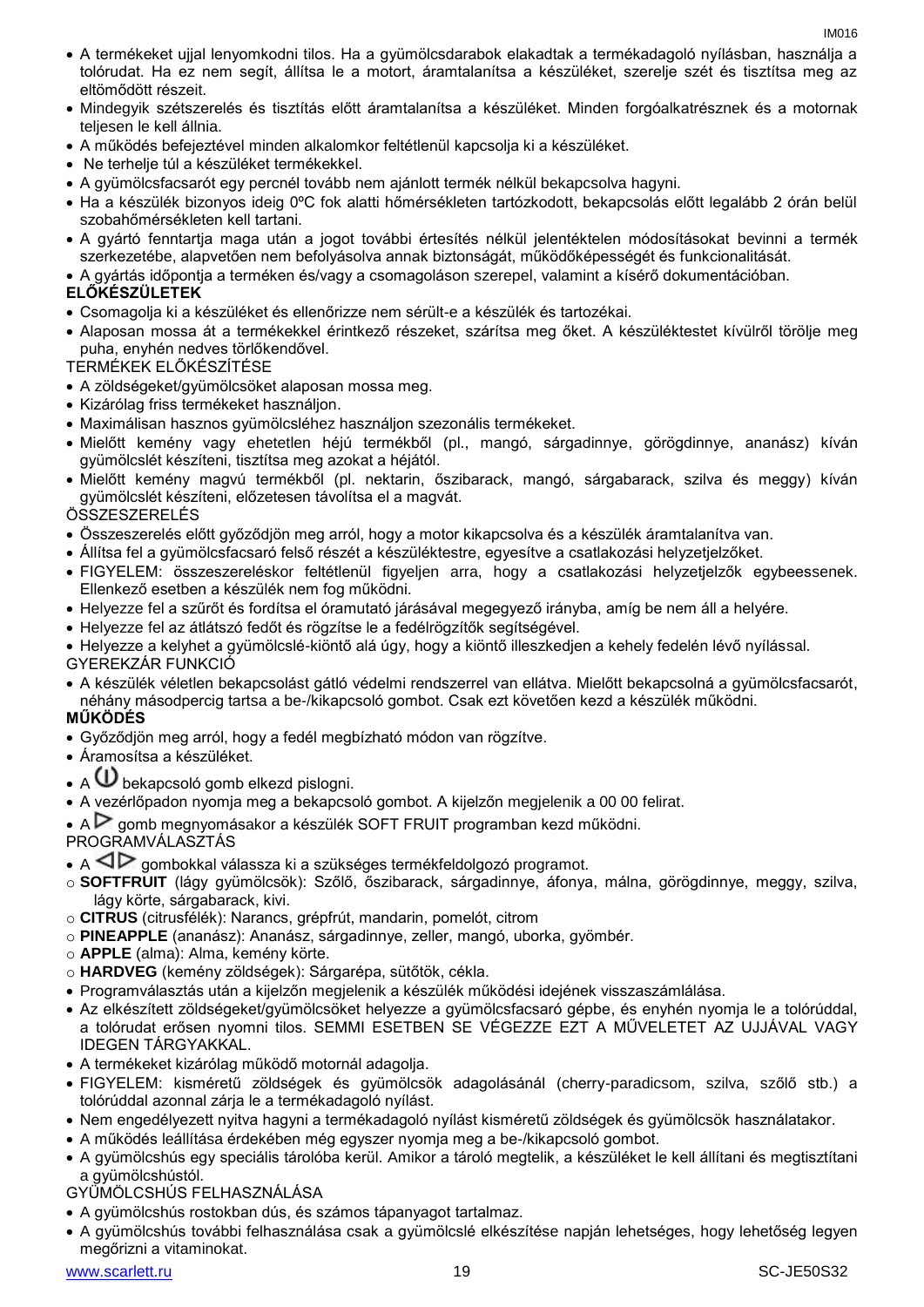- A gyümölcshúst felhasználhassa töltelékként, illetve leveshez is hozzáadhatja.
- A gyümölcshúst megsütheti sütőben vagy hozzáadhassa a pitéhez, ill. fasírtot készíthet belőle.

#### **SZÉTSZERELÉS**

- Áramtalanítsa a készüléket.
- Nyissa ki a fedélrögzítőket.
- Vegye le a fedelet, vegye ki a szűrőt meghúzva azt felfelé. Utána vegye le a készüléktest felső részét. Közben tartsa alulról a kiöntőnél fogva.

#### **TISZTÍTÁS**

- Az összes levehető alkatrészt mossa meg meleg szappanos vízben. Ne használjon mosogatógépet.
- Tisztításhoz ne használjon fémkefét, súrolószert vagy dörzsi szivacsot.
- A készüléktestet szappanos vízzel átitatott nedves szivaccsal törölje meg, majd száraz puha törlőkendővel törölje szárazra.
- A készüléktestet, elektromos vezetéket vagy annak villáját ne merítse vízbe.
- A gyümölcsfacsaró levehető műanyag részei egyes termékektől (pl. sárgarépa) elszíneződhetnek. Ezért közvetlenül használat után mossa meg őket kevés mosószerrel, miután alaposan öblítse le és szárítsa meg őket. **TÁROLÁS**
- Az megmosott és megszárított gyümölcsfacsarót összeszerelt állapotban száraz helyen tárolja.



Ez a jel a készüléken, csomagoláson és/vagy kísérő dokumentációban az jelenti, hogy a használt elektromos és elektronikai termékeket és akkumulátorokat tilos kidobni a szokásos háztartási hulladékkal. Egy speciális gyűjtőhelyre kell leadni. A meglévő hulladékgyűjtő helyekkel kapcsolatos további információ megszerzése érdekében lépjen kapcsolatba a helyi hatóságokkal.

A helyes hasznosítás segít megőrizni a természetes forrásokat és megakadályozza az emberi egészségre és a környezetre kifejtett esetleges negatív hatást, amely előléphet a helytelen hulladékkezelés eredményeként.

# **RO INSTRUCȚIUNI DE UTILIZARE**

#### **MĂSURILE DE SIGURANȚĂ**

- Înainte de prima conectare, verificați dacă caracteristicele tehnice indicate pe produs corespund parametrilor rețelei electrice.
- A se utiliza doar în scopuri de uz casnic, în conformitate cu acest Manual de utilizare. Aparatul nu este destinat pentru utilizarea industrială.
- A nu se utiliza în afara încăperii.
- Deconectați întotdeauna aparatul de la rețeaua electrică înainte de curățare sau când nu este utilizat.
- Pentru a preveni electrocutarea și aprinderea, nu introduceți aparatul și cablul de alimentare în apă sau alte lichide. Dacă acest lucru s-a întâmplat, deconectați imediat aparatul de la rețeaua electrică și adresați-vă centrului de deservire pentru o verificare.
- Aparatul nu este destinat utilizării de către persoanele (inclusiv copiii) cu capacități fizice, senzoriale sau mentale reduse, sau în cazul lipsei de experiență sau cunoștințe, dacă acestea nu se află sub supraveghere sau nu sunt instruiți cu privire la utilizarea aparatului de către o persoană responsabilă pentru siguranța lor.
- Copiii trebuie să fie supravegheați pentru a preveni jocul cu aparatul.
- Nu lăsați aparatul conectat nesupravegheat.
- Nu utilizați accesorii ce nu sunt incluse în setul de furnizare.
- În cazul deteriorării cablului de alimentare, pentru a evita pericolul, înlocuirea acestuia se recomandă a fi efectuată de către producător sau centrul de deservire autorizat sau personalul calificat corespunzător.
- Nu încercați să reparați aparatul desinestătător. Dacă întâmpinați probleme, vă rugăm să vă adresați celui mai apropiat centru de deservire.
- Aveți grijă ca cablul de alimentare să nu se atingă de marginile ascuțite și suprafețele fierbinți.
- Nu trageți, nu răsuciți și nu înfășurați cablul de alimentare de obiecte.
- Nu poziționați aparatul pe aragazul sau plita electrică fierbinte, nu-l așezați în apropierea surselor de căldură.
- **Durata maximă admisibilă de funcționare neîntreruptă - nu mai mult de 15 minute.**
- Se interzice dezasamblarea storcătorului, dacă acesta este conectat la rețeaua electrică.
- Nu atingeți componentele mobile ale aparatului.
- Aveți grijă cum manipulați piesele metalice sunt foarte ascuțite.
- Înainte de a conecta aparatul, asigurați-vă că capacul este bine fixat. Aparatul este dotat cu un sistem de siguranță care oprește automat aparatul în cazul în care capacul este fixat necorespunzător.
- Se interzice a împinge produsele cu degetele. Dacă bucățile de fructe s-au blocat în gura de recepție, folosiți împingătorul. Dacă nici acest lucru nu funcționează, opriți motorul și deconectați aparatul de la rețeaua electrică, dezasamblați aparatul și curățați locurile înfundate.
- De fiecare dată înainte de demontare și curățare, deconectați aparatul de la rețeaua electrică. Toate piesele rotative și motorul trebuie să se oprească complet.
- De fiecare dată după finalizarea lucrului deconectați aparatul neapărat.
- Nu supraîncărcați aparatul cu produse.
- Nu se recomandă a lăsa storcătorul să funcționeze în gol pe o durată mai mare de 1 minut.
- Dacă aparatul s-a aflat pentru o perioadă de timp la temperaturi sub 0 ° C, înainte de a fi pornit se recomandă a-l ține în condiții de cameră timp de cel puțin 2 ore.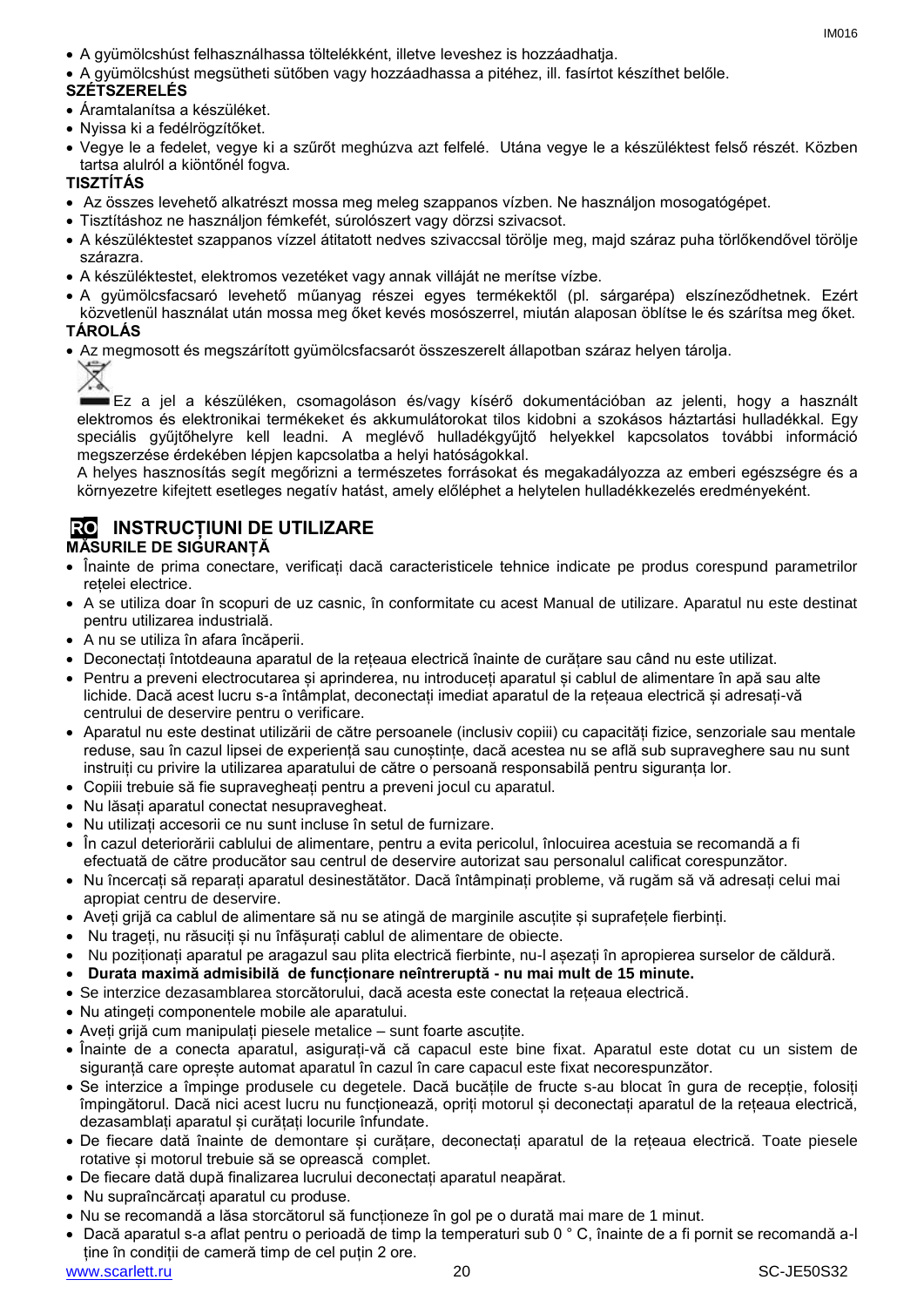- Producătorul își rezervă dreptul de a introduce modificări nesemnificative în construcția produsului, fără notificare prealabilă, care nu influențează în mod fundamental siguranța, performanța și funcționalitatea acestuia.
- Data producerii este indicată pe produs și /sau pe ambalaj, cât și în documentația de însoțire.

#### **PREGĂTIREA PENTRU LUCRU**

- Scoateți aparatul din ambalaj și verificați dacă nu este deteriorat produsul sau accesoriile sale.
- Curățați bine componentele care vin în contact cu produsele alimentare și uscați-le. Ștergeți exteriorul corpului cu o cârpă moale, ușor umezită.

#### PREGĂTIREA PRODUSELOR

- Spălați bine legumele / fructele.
- Stoarceți sucul doar din produsele proaspete.
- Pentru a obține un suc cu proprietăți benefice maxime utilizați produsele de sezon.
- Înainte de a stoarce sucul din produsele cu coaja dură sau necomestibilă, cum ar fi mango, pepenele galben, pepenele verde, ananasul, curățați-le de coajă.
- Înainte de a stoarce sucul din produsele cu semințe sau sâmbure dur, cum ar fi nectarinele, piersicile, mango, caisele, prunele și cireșele, este necesar de a le scoate sâmburii.

#### ASAMBLAREA

- Înainte de asamblare, asigurați-vă că motorul este oprit, iar aparatul este deconectat de la rețeaua electrică.
- Instalați partea de sus a storcătorului pe corp, combinând marcajele.
- ATENȚIE: la asamblare este necesar de a respecta cu strictețe corespunderea etichetelor de marcare. În caz contrar, aparatul nu va funcționa.
- Instalați filtrul cu sită, și rotiți în sensul acelor ceasornice până când se fixează în loc.
- Puneți capacul transparent și închideți fixatoarele.
- Puneți paharul pentru suc sub năsuc, astfel încât năsucul să se încadreze în gaura din capacul paharului pentru suc.
- FUNCȚIA "PROTECȚIE PENTRU COPII"
- Aparatul este dotat cu protecție contra conectării accidentale. Înainte de a porni storcătorul de fructe este necesar de a ține apăsat câteva secunde butonul de conectare / deconectare. Numai după aceasta aparatul va începe să funcționeze.

#### **MODUL DE FUNCȚIONARE**

- Asigurați-vă că capacul este bine fixat.
- Conectați storcătorul la rețeaua electrică.
- $\bullet$  Butonul de conectare  $\bullet$  va începe a licări.
- Apăsați butonul de conectare de pe panoul de control. Pe ecran se va afișa 00 00.
- $\bullet$  La apăsarea butonului  $\triangleright$  aparatul va începe să functioneze în modul SOFT FRUIT.

#### SELECTAREA PROGRAMULUI

- Cu ajutorul butoanelor  $\triangle$  selectati programul necesar de procesare a produselor.
- o **SOFTFRUIT** (fructe moi): struguri, piersic, pepene galben, afine, zmeură, pepene roșu, vișine, prune, pere moi, caise, kiwi.
- o **CITRUS** (citrice): portocală, grapefruit, mandarine, sweetie, pamelo, lămâie.
- o **PINEAPPLE** (ananas): ananas, pepene galben de muscat, țelină, mango, castravete, ghimbir.
- o **APPLE** (măr): măr, pară dură.
- o **HARDVEG** (legume dure): morcov, dovleac, sfeclă.
- După selectarea programului, pe ecran va începe cronometrarea timpului de funcționare a aparatului
- Introduceți legumele / fructele pregătite în storcător, apăsând ușor cu împingătorul, nu împingeți cu forța împingătorul. ÎN NICI UN CAZ NU ÎMPINGEȚI CU DEGETELE SAU ALTE OBIECTE STRĂINE.
- Introduceți produsele numai când motorul este pornit.
- ATENȚIE: la introducerea fructelor și legumelor mici (roșii cherry, prune, struguri, etc.) trebuie să închideți imediat gura de alimentare cu împingătorul.
- Nu se permite să lăsați gura de alimentare deschisă când se prepară sucul din fructe și legume mici.
- Pentru a opri funcționarea, apăsați butonul de conectare încă o dată.
- Tescovina este colectată într-un compartiment special pentru tescovina de fructe. La umplerea compartimentului dat, este necesar de a opri aparatul și de a curăța compartimentul de tescovină.

UTILIZAREA TESCOVINEI

- Tescovina are un conținut ridicat de fibre și celuloză, care conțin substanțe nutritive.
- Utilizarea ulterioară a tescovinei este posibilă doar în ziua preparării, pentru a evita distrugerea vitaminelor.
- Alte produse pot fi umplute cu tescovină și adăugate în supe.
- Turta de fructe se poate coace sau se poate face o umplutură pentru copturi sau prăjituri.

#### **DEZASAMBLAREA**

- Deconectați aparatul de la rețeaua electrică.
- Deschideți fixatorii capacului.
- Scoateți capacul, apoi scoateți filtrul cu sită, trăgându-l în sus. Apoi scoateți partea superioară a corpului, ținândo de jos de năsuc.

#### **CURĂȚAREA**

Spălați toate părțile detașabile cu apă caldă și săpun. Nu utilizați mașina de spălat pentru vase.